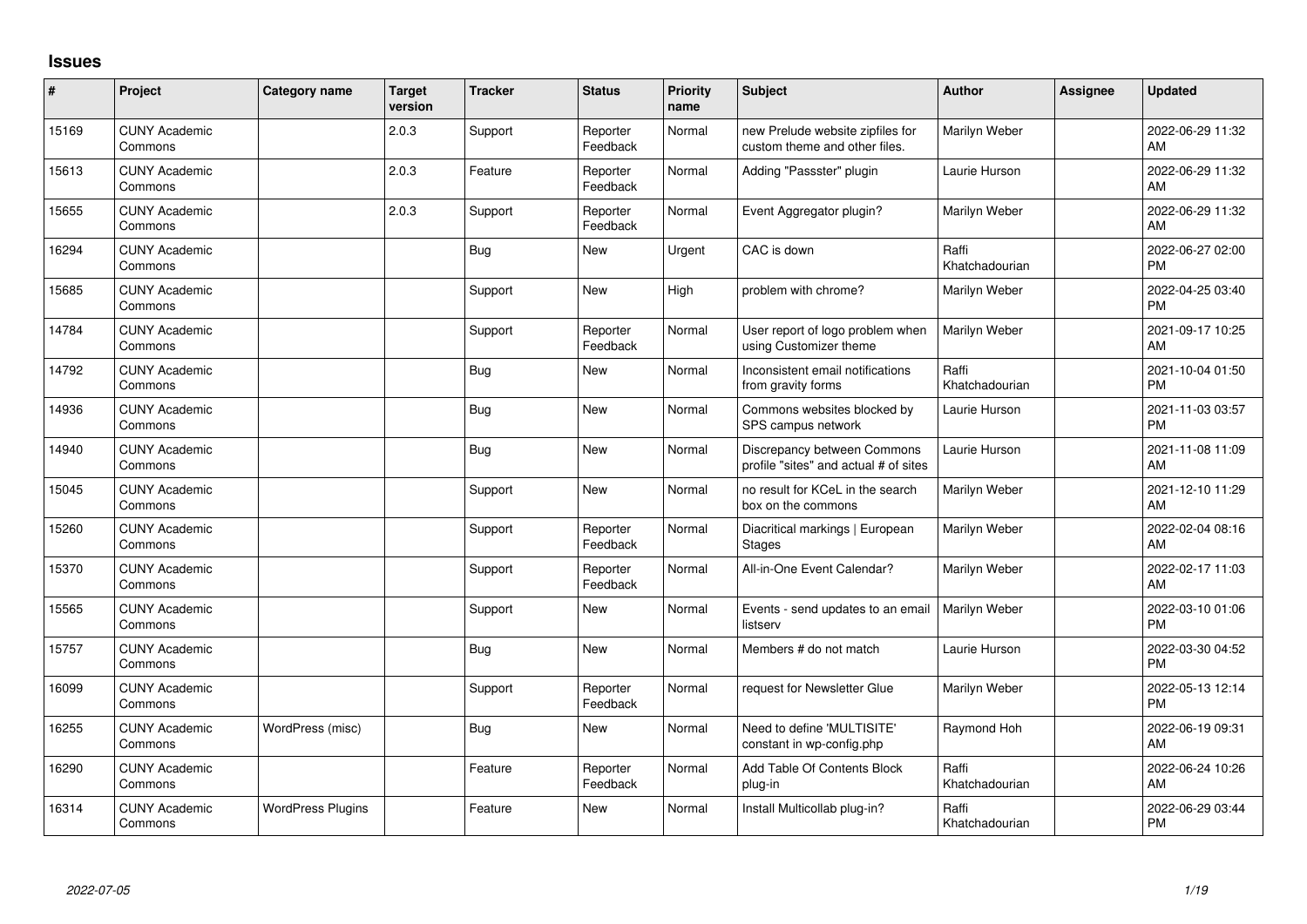| $\#$  | Project                         | <b>Category name</b>       | <b>Target</b><br>version | <b>Tracker</b> | <b>Status</b>        | Priority<br>name | <b>Subject</b>                                                                                               | Author               | <b>Assignee</b> | <b>Updated</b>                |
|-------|---------------------------------|----------------------------|--------------------------|----------------|----------------------|------------------|--------------------------------------------------------------------------------------------------------------|----------------------|-----------------|-------------------------------|
| 16318 | <b>CUNY Academic</b><br>Commons |                            |                          | <b>Bug</b>     | <b>New</b>           | Normal           | Unable to Access block editor or<br>embed YouTube videos in new<br>pages, in one site only                   | <b>Syelle Graves</b> |                 | 2022-07-01 06:53<br><b>PM</b> |
| 16332 | <b>CUNY Academic</b><br>Commons |                            |                          | Feature        | New                  | Normal           | Refining the OER Tag: Remove<br>OER tag option from Creation<br>Process                                      | Laurie Hurson        |                 | 2022-07-05 01:07<br><b>PM</b> |
| 364   | <b>CUNY Academic</b><br>Commons | <b>WordPress Plugins</b>   | Future<br>release        | Feature        | <b>New</b>           | Normal           | <b>Bulletin Board</b>                                                                                        | Matt Gold            |                 | 2015-01-05 08:50<br><b>PM</b> |
| 5199  | <b>CUNY Academic</b><br>Commons | Social Paper               | Future<br>release        | Feature        | <b>New</b>           | Normal           | add tables to the SP editor                                                                                  | Marilyn Weber        |                 | 2016-10-24 11:27<br>AM        |
| 5205  | <b>CUNY Academic</b><br>Commons | Social Paper               | Future<br>release        | Feature        | <b>New</b>           | Normal           | Social Paper folders                                                                                         | Marilyn Weber        |                 | 2016-02-11 10:24<br><b>PM</b> |
| 5488  | <b>CUNY Academic</b><br>Commons | Social Paper               | Future<br>release        | Bug            | <b>New</b>           | Normal           | Add a "last edited by" field to<br>Social Paper group directories                                            | <b>Boone Gorges</b>  |                 | 2016-04-21 10:05<br><b>PM</b> |
| 5489  | <b>CUNY Academic</b><br>Commons | Social Paper               | Future<br>release        | Feature        | <b>New</b>           | Normal           | Asc/desc sorting for Social Paper<br>directories                                                             | <b>Boone Gorges</b>  |                 | 2016-04-21 10:06<br><b>PM</b> |
| 5992  | <b>CUNY Academic</b><br>Commons | <b>Email Notifications</b> | Future<br>release        | Feature        | <b>New</b>           | Normal           | Changing the From line of<br>autogenerated blog emails                                                       | Marilyn Weber        |                 | 2018-09-27 05:19<br><b>PM</b> |
| 6332  | <b>CUNY Academic</b><br>Commons | WordPress (misc)           | Future<br>release        | Feature        | <b>New</b>           | Normal           | Allow uploaded files to be marked<br>as private in an ad hoc way                                             | <b>Boone Gorges</b>  |                 | 2016-10-17 11:41<br><b>PM</b> |
| 6755  | <b>CUNY Academic</b><br>Commons | WordPress (misc)           | Future<br>release        | Bug            | <b>New</b>           | Normal           | Cannot Deactivate Plugin                                                                                     | Laura Kane           |                 | 2016-11-16 01:12<br><b>PM</b> |
| 9720  | <b>CUNY Academic</b><br>Commons | Authentication             | Future<br>release        | Feature        | <b>New</b>           | Normal           | The Commons should be an<br>oAuth provider                                                                   | <b>Boone Gorges</b>  |                 | 2019-03-01 02:04<br><b>PM</b> |
| 10380 | <b>CUNY Academic</b><br>Commons | WordPress (misc)           | Future<br>release        | Feature        | In Progress          | Normal           | Remove blacklisted plugins                                                                                   | <b>Boone Gorges</b>  |                 | 2022-04-26 12:00<br><b>PM</b> |
| 11024 | <b>CUNY Academic</b><br>Commons | WordPress (misc)           | Future<br>release        | Bug            | <b>New</b>           | Normal           | Subsites should not show "you<br>should update your .htaccess<br>now" notice after permalink setting<br>save | Boone Gorges         |                 | 2019-01-28 01:35<br><b>PM</b> |
| 11131 | <b>CUNY Academic</b><br>Commons |                            | Future<br>release        | Feature        | Reporter<br>Feedback | Normal           | Image Annotation Plugins                                                                                     | Laurie Hurson        |                 | 2019-02-26 11:33<br>AM        |
| 11392 | <b>CUNY Academic</b><br>Commons |                            | Future<br>release        | <b>Bug</b>     | New                  | Normal           | Migrate users away from<br><b>StatPress</b>                                                                  | <b>Boone Gorges</b>  |                 | 2019-04-23 03:53<br>PM        |
| 11788 | <b>CUNY Academic</b><br>Commons | <b>WordPress Plugins</b>   | Future<br>release        | Support        | Reporter<br>Feedback | Normal           | Plugin Request - Browse Aloud                                                                                | scott voth           |                 | 2019-09-24 08:42<br>AM        |
| 11843 | <b>CUNY Academic</b><br>Commons | WordPress (misc)           | Future<br>release        | Design/UX      | New                  | Normal           | Tweaking the Gutenberg Editor<br>Interface                                                                   | Laurie Hurson        |                 | 2022-04-26 12:00<br><b>PM</b> |
| 11860 | <b>CUNY Academic</b><br>Commons | Registration               | Future<br>release        | Feature        | New                  | Normal           | Ensure Students Are Aware They<br>Can Use Aliases At Registration                                            | scott voth           |                 | 2019-09-24 08:46<br>AM        |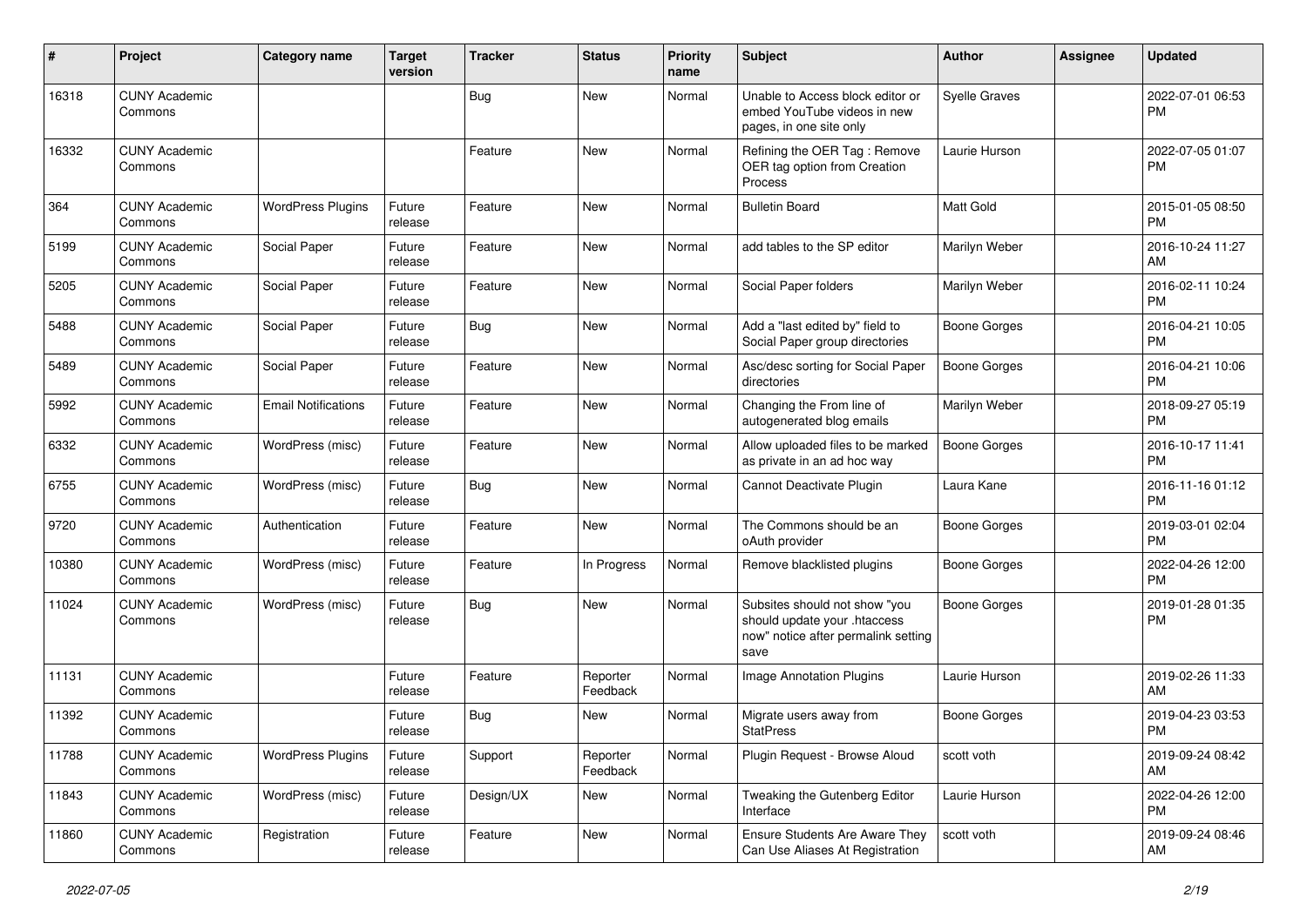| #     | Project                         | <b>Category name</b>     | <b>Target</b><br>version | <b>Tracker</b> | <b>Status</b>        | <b>Priority</b><br>name | <b>Subject</b>                                        | <b>Author</b>           | <b>Assignee</b> | <b>Updated</b>                |
|-------|---------------------------------|--------------------------|--------------------------|----------------|----------------------|-------------------------|-------------------------------------------------------|-------------------------|-----------------|-------------------------------|
| 12573 | <b>CUNY Academic</b><br>Commons | <b>WordPress Plugins</b> | Future<br>release        | <b>Bug</b>     | <b>New</b>           | Normal                  | <b>CommentPress Core Issues</b>                       | scott voth              |                 | 2020-03-24 04:32<br><b>PM</b> |
| 13048 | <b>CUNY Academic</b><br>Commons | Shortcodes and<br>embeds | Future<br>release        | Feature        | <b>New</b>           | Normal                  | Jupyter Notebooks support                             | Boone Gorges            |                 | 2020-07-14 11:46<br>AM        |
| 13650 | <b>CUNY Academic</b><br>Commons | Group Library            | Future<br>release        | Feature        | <b>New</b>           | Normal                  | Forum Attachments in Group<br>Library                 | Laurie Hurson           |                 | 2021-11-19 12:30<br><b>PM</b> |
| 6356  | <b>CUNY Academic</b><br>Commons | <b>WordPress Plugins</b> | Future<br>release        | <b>Bug</b>     | Reporter<br>Feedback | Low                     | Should Subscribe2 be<br>deprecated?                   | Luke Waltzer            |                 | 2017-03-20 12:20<br><b>PM</b> |
| 10273 | <b>CUNY Academic</b><br>Commons | Registration             | Not tracked              | Support        | Reporter<br>Feedback | Normal                  | users combining CF and campus<br>address              | Marilyn Weber           |                 | 2019-09-18 10:58<br>AM        |
| 10657 | <b>CUNY Academic</b><br>Commons |                          | Not tracked              | Support        | Reporter<br>Feedback | Normal                  | child theme problems                                  | Marilyn Weber           |                 | 2018-11-08 01:19<br><b>PM</b> |
| 10769 | <b>CUNY Academic</b><br>Commons | <b>WordPress Themes</b>  | Not tracked              | Bug            | Reporter<br>Feedback | Normal                  | 2011 Theme Sidebar                                    | Mark Webb               |                 | 2018-12-04 04:09<br><b>PM</b> |
| 10982 | <b>CUNY Academic</b><br>Commons | Domain Mapping           | Not tracked              | Support        | Reporter<br>Feedback | Normal                  | <b>CNAME</b> question                                 | scott voth              |                 | 2019-01-22 04:29<br><b>PM</b> |
| 11077 | <b>CUNY Academic</b><br>Commons | Events                   | Not tracked              | Feature        | Reporter<br>Feedback | Normal                  | Show event category description<br>in event list view | Raffi<br>Khatchadourian |                 | 2019-02-12 10:38<br><b>PM</b> |
| 11120 | <b>CUNY Academic</b><br>Commons | <b>WordPress Plugins</b> | Not tracked              | Bug            | Reporter<br>Feedback | Normal                  | Events Manager Events Not<br>Showing Up               | Mark Webb               |                 | 2019-02-27 04:10<br>PM        |
| 11415 | <b>CUNY Academic</b><br>Commons | <b>WordPress Plugins</b> | Not tracked              | <b>Bug</b>     | Reporter<br>Feedback | Normal                  | <b>Blog Subscriptions in Jetpack</b>                  | Laurie Hurson           |                 | 2019-05-14 10:34<br>AM        |
| 11509 | <b>CUNY Academic</b><br>Commons |                          | Not tracked              | Support        | Reporter<br>Feedback | Normal                  | deleted Page causing a Menu<br>problem?               | Marilyn Weber           |                 | 2019-06-04 09:54<br>AM        |
| 11519 | <b>CUNY Academic</b><br>Commons |                          | Not tracked              | Support        | Assigned             | Normal                  | comment option not appearing                          | Marilyn Weber           |                 | 2019-09-24 10:28<br><b>AM</b> |
| 11556 | <b>CUNY Academic</b><br>Commons | Courses                  | Not tracked              | Bug            | Reporter<br>Feedback | Normal                  | Instructor name given in course<br>listing            | Tom Harbison            |                 | 2019-06-25 04:12<br><b>PM</b> |
| 11771 | <b>CUNY Academic</b><br>Commons |                          | Not tracked              | Support        | Reporter<br>Feedback | Normal                  | post displays in sections                             | Marilyn Weber           |                 | 2019-08-20 10:34<br>AM        |
| 11787 | <b>CUNY Academic</b><br>Commons |                          | Not tracked              | Support        | Reporter<br>Feedback | Normal                  | automated comments notifications<br>on ZenDesk        | Marilyn Weber           |                 | 2019-08-26 06:18<br><b>PM</b> |
| 11848 | <b>CUNY Academic</b><br>Commons |                          | Not tracked              | Support        | Hold                 | Normal                  | a Dean of Faculty wants to share<br>a large file      | Marilyn Weber           |                 | 2019-09-24 08:44<br>AM        |
| 12198 | <b>CUNY Academic</b><br>Commons |                          | Not tracked              | Bug            | Reporter<br>Feedback | Normal                  | Duplicate listing in My Sites                         | Tom Harbison            |                 | 2019-12-09 05:50<br><b>PM</b> |
| 12328 | <b>CUNY Academic</b><br>Commons |                          | Not tracked              | Support        | <b>New</b>           | Normal                  | Sign up Code for Non-CUNY<br>Faculty                  | Laurie Hurson           |                 | 2020-01-28 10:25<br>AM        |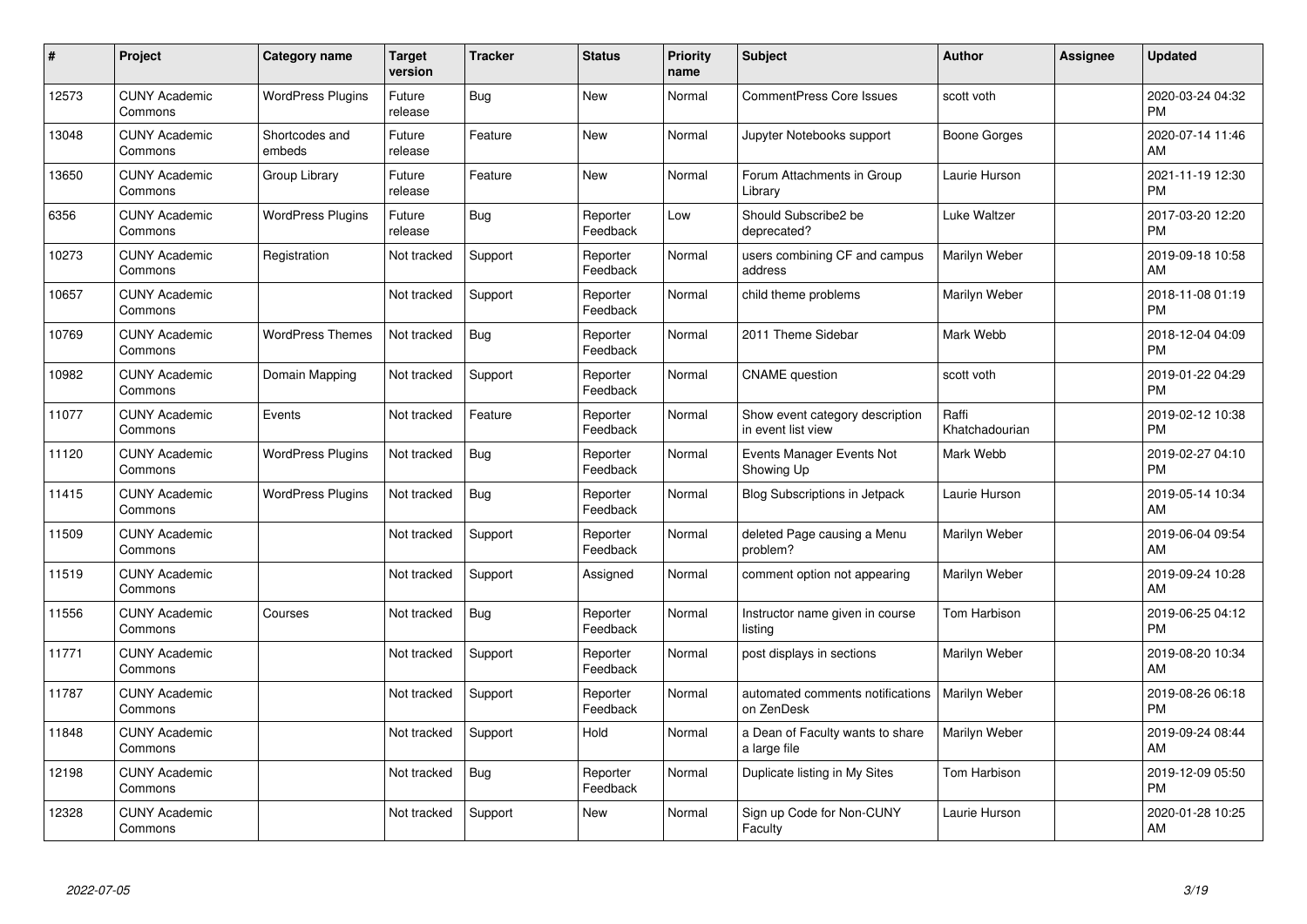| #     | Project                         | Category name             | <b>Target</b><br>version | <b>Tracker</b> | <b>Status</b>        | <b>Priority</b><br>name | <b>Subject</b>                                                                                | <b>Author</b>      | Assignee | <b>Updated</b>                |
|-------|---------------------------------|---------------------------|--------------------------|----------------|----------------------|-------------------------|-----------------------------------------------------------------------------------------------|--------------------|----------|-------------------------------|
| 12350 | <b>CUNY Academic</b><br>Commons | <b>Blogs (BuddyPress)</b> | Not tracked              | Support        | Reporter<br>Feedback | Normal                  | URL creation problem                                                                          | Marilyn Weber      |          | 2020-02-03 11:27<br>AM        |
| 12352 | <b>CUNY Academic</b><br>Commons |                           | Not tracked              | Support        | New                  | Normal                  | "posts list" page builder block<br>option                                                     | Marilyn Weber      |          | 2020-02-03 01:29<br><b>PM</b> |
| 12360 | <b>CUNY Academic</b><br>Commons | <b>WordPress Themes</b>   | Not tracked              | Bug            | Reporter<br>Feedback | Normal                  | site just says "DANTE We are<br>currently in maintenance mode,<br>please check back shortly." | Marilyn Weber      |          | 2020-02-04 12:13<br><b>PM</b> |
| 12436 | <b>CUNY Academic</b><br>Commons |                           | Not tracked              | Bug            | Assigned             | Normal                  | Nightly system downtime                                                                       | Boone Gorges       |          | 2020-08-01 09:30<br><b>AM</b> |
| 13034 | <b>CUNY Academic</b><br>Commons |                           | Not tracked              | Support        | Reporter<br>Feedback | Normal                  | a site is asking people to join the<br>Commons to get a download                              | Marilyn Weber      |          | 2020-07-12 07:23<br>AM        |
| 13255 | <b>CUNY Academic</b><br>Commons |                           | Not tracked              | Support        | Reporter<br>Feedback | Normal                  | Accessibility problems                                                                        | Marilyn Weber      |          | 2020-09-01 05:48<br><b>PM</b> |
| 13975 | <b>CUNY Academic</b><br>Commons | Social Paper              | Not tracked              | Support        | Reporter<br>Feedback | Normal                  | can't approve comments on Social<br>Paper paper                                               | Marilyn Weber      |          | 2021-02-12 09:33<br>AM        |
| 14074 | <b>CUNY Academic</b><br>Commons | WordPress (misc)          | Not tracked              | Support        | Reporter<br>Feedback | Normal                  | page password protection problem                                                              | Marilyn Weber      |          | 2021-03-02 11:03<br>AM        |
| 14398 | <b>CUNY Academic</b><br>Commons |                           | Not tracked              | Support        | Reporter<br>Feedback | Normal                  | Events plug-in notification problem   Marilyn Weber                                           |                    |          | 2021-05-11 11:21<br><b>AM</b> |
| 14538 | <b>CUNY Academic</b><br>Commons |                           | Not tracked              | Support        | Reporter<br>Feedback | Normal                  | <b>Weebly To Commons</b>                                                                      | Laurie Hurson      |          | 2021-09-14 10:47<br>AM        |
| 14629 | <b>CUNY Academic</b><br>Commons |                           | Not tracked              | Bug            | Reporter<br>Feedback | Normal                  | Possible Post Order Bug?                                                                      | Syelle Graves      |          | 2021-09-14 10:47<br>AM        |
| 14842 | <b>CUNY Academic</b><br>Commons |                           | Not tracked              | Support        | Reporter<br>Feedback | Normal                  | Question about widgets and block<br>editor                                                    | Gina Cherry        |          | 2021-10-06 03:01<br><b>PM</b> |
| 14900 | <b>CUNY Academic</b><br>Commons |                           | Not tracked              | Support        | Reporter<br>Feedback | Normal                  | previous theme?                                                                               | Marilyn Weber      |          | 2021-10-25 10:31<br>AM        |
| 14911 | <b>CUNY Academic</b><br>Commons | <b>WordPress Themes</b>   | Not tracked              | Support        | New                  | Normal                  | Twentytwentyone theme                                                                         | Marilyn Weber      |          | 2021-10-28 10:37<br>AM        |
| 15176 | <b>CUNY Academic</b><br>Commons |                           | Not tracked              | Support        | Reporter<br>Feedback | Normal                  | Archiving Q Writing & Old<br>Wordpress Sites on the Commons                                   | Laurie Hurson      |          | 2022-02-08 10:28<br><b>AM</b> |
| 15816 | <b>CUNY Academic</b><br>Commons |                           | Not tracked              | Support        | <b>New</b>           | Normal                  | slow loading at SPS                                                                           | Marilyn Weber      |          | 2022-04-05 01:26<br><b>PM</b> |
| 15923 | <b>CUNY Academic</b><br>Commons |                           | Not tracked              | Feature        | Reporter<br>Feedback | Normal                  | <b>Bellows Plugin Adjustments</b>                                                             | Laurie Hurson      |          | 2022-04-20 10:10<br>AM        |
| 13912 | <b>CUNY Academic</b><br>Commons |                           | Not tracked              | Feature        | Hold                 | Low                     | posting "missed schedule"                                                                     | Marilyn Weber      |          | 2021-02-23 10:46<br>AM        |
| 2576  | <b>NYCDH Community</b><br>Site  |                           |                          | <b>Bug</b>     | Hold                 | Low                     | Test Next Button in Javascript<br><b>Tutorial Under Activities</b>                            | <b>Mark Newton</b> | Alex Gil | 2013-05-18 02:55<br><b>PM</b> |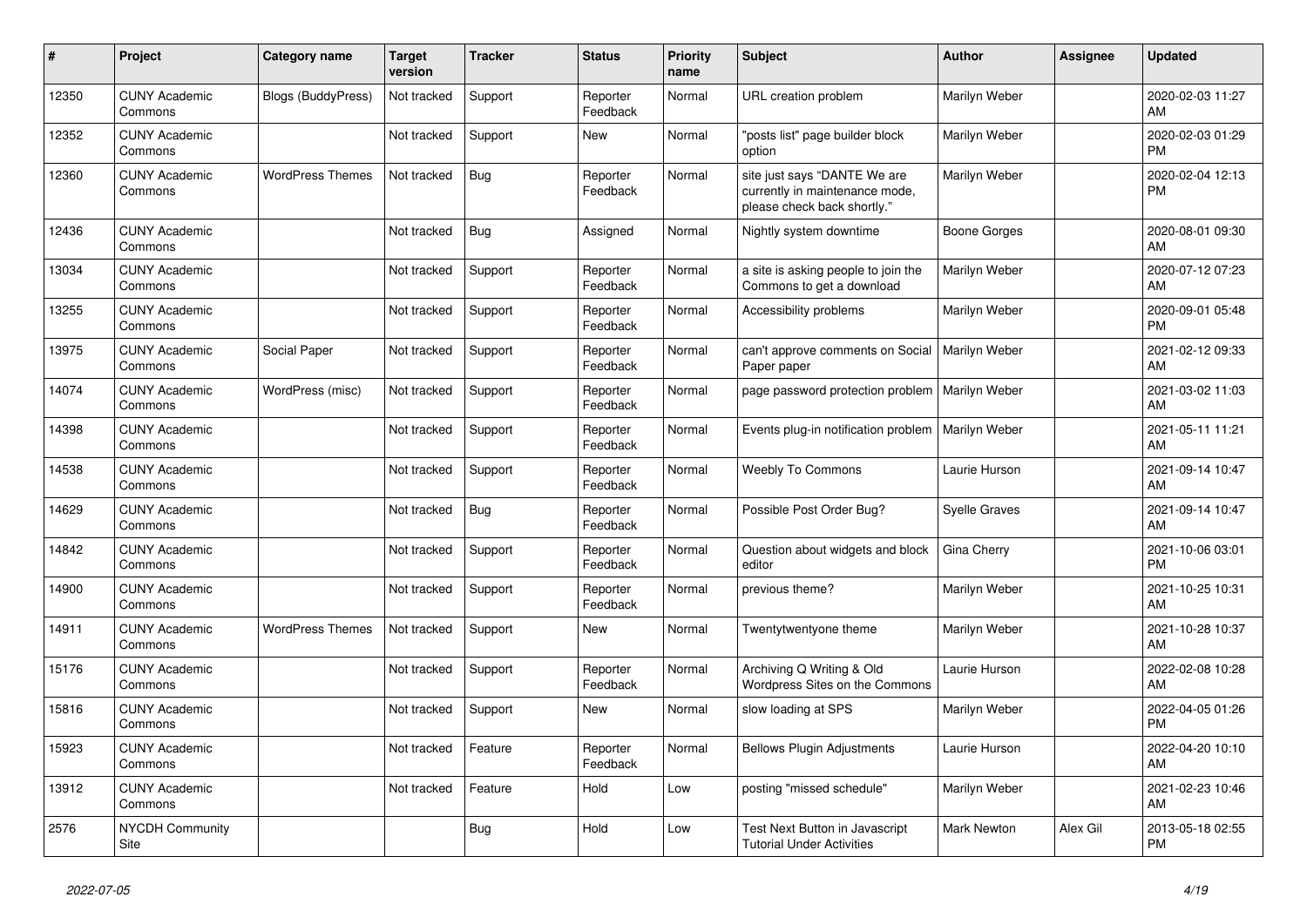| #     | Project                         | <b>Category name</b>     | Target<br>version | <b>Tracker</b> | <b>Status</b>        | <b>Priority</b><br>name | <b>Subject</b>                                                        | <b>Author</b>       | Assignee          | <b>Updated</b>                |
|-------|---------------------------------|--------------------------|-------------------|----------------|----------------------|-------------------------|-----------------------------------------------------------------------|---------------------|-------------------|-------------------------------|
| 2577  | <b>NYCDH Community</b><br>Site  |                          |                   | Feature        | Assigned             | Low                     | Investigate Potential to Add Links<br>to the Forum                    | Mark Newton         | Alex Gil          | 2013-05-16 09:40<br><b>PM</b> |
| 11968 | JustPublics@365<br>MediaCamp    |                          |                   | Feature        | New                  | Normal                  | Nanoscience Retractable Display<br>Unit                               | Donald Cherry       | Bonnie<br>Eissner | 2021-02-19 08:50<br><b>AM</b> |
| 3419  | <b>CUNY Academic</b><br>Commons | Group Invitations        | 1.6.14            | <b>Bug</b>     | Testing<br>Required  | Normal                  | Neatening the display of<br>messages on group requests                | Matt Gold           | Boone<br>Gorges   | 2014-09-01 09:29<br><b>PM</b> |
| 11496 | <b>CUNY Academic</b><br>Commons | <b>Public Portfolio</b>  | 1.15.2            | Support        | New                  | Normal                  | Replace Twitter Icon on Member<br>Portfolio page                      | scott voth          | Boone<br>Gorges   | 2019-06-06 01:03<br><b>PM</b> |
| 12121 | <b>CUNY Academic</b><br>Commons | <b>WordPress Plugins</b> | 2.0.3             | Feature        | Reporter<br>Feedback | Normal                  | Embedding H5P Iframes on<br>Commons Site                              | Laurie Hurson       | Boone<br>Gorges   | 2022-06-29 11:32<br>AM        |
| 16199 | <b>CUNY Academic</b><br>Commons | <b>Directories</b>       | 2.0.3             | Bug            | <b>New</b>           | Normal                  | Removed "Semester" Filter from<br><b>Courses Directory</b>            | Laurie Hurson       | Boone<br>Gorges   | 2022-06-29 11:32<br>AM        |
| 14908 | <b>CUNY Academic</b><br>Commons | Performance              |                   | Bug            | <b>New</b>           | Normal                  | Stale object cache on cdev                                            | Raymond Hoh         | Boone<br>Gorges   | 2021-12-07 09:45<br>AM        |
| 15767 | <b>CUNY Academic</b><br>Commons | WordPress (misc)         |                   | Support        | <b>New</b>           | Normal                  | Site loading slowly                                                   | scott voth          | Boone<br>Gorges   | 2022-04-04 08:56<br>PM.       |
| 16307 | <b>CUNY Academic</b><br>Commons |                          |                   | <b>Bug</b>     | <b>New</b>           | Normal                  | Add brief messaging to<br>accept/decline group membership<br>requests | Matt Gold           | Boone<br>Gorges   | 2022-06-27 06:13<br>PM        |
| 2618  | <b>NYCDH Community</b><br>Site  |                          |                   | Bug            | Assigned             | Low                     | Mark blogs as spam when created<br>by users marked as spam            | <b>Matt Gold</b>    | Boone<br>Gorges   | 2013-06-09 11:38<br><b>PM</b> |
| 15883 | <b>CUNY Academic</b><br>Commons |                          | 2.1.0             | Feature        | New                  | Normal                  | Release BPGES update                                                  | Boone Gorges        | Boone<br>Gorges   | 2022-05-26 10:39<br>AM        |
| 287   | <b>CUNY Academic</b><br>Commons | WordPress (misc)         | Future<br>release | Feature        | Assigned             | Normal                  | Create troubleshooting tool for<br>account sign-up                    | <b>Matt Gold</b>    | Boone<br>Gorges   | 2015-11-09 06:17<br><b>PM</b> |
| 377   | <b>CUNY Academic</b><br>Commons | BuddyPress (misc)        | Future<br>release | Feature        | Assigned             | Normal                  | Like buttons                                                          | Matt Gold           | Boone<br>Gorges   | 2010-11-16 05:13<br>PM        |
| 435   | <b>CUNY Academic</b><br>Commons | BuddyPress (misc)        | Future<br>release | Feature        | Assigned             | Normal                  | Include Avatar Images in Forum<br><b>Post Notification Emails</b>     | Matt Gold           | Boone<br>Gorges   | 2010-12-08 12:40<br><b>PM</b> |
| 500   | <b>CUNY Academic</b><br>Commons | BuddyPress (misc)        | Future<br>release | Feature        | Assigned             | Normal                  | <b>Export Group Data</b>                                              | Matt Gold           | Boone<br>Gorges   | 2010-12-19 12:09<br><b>PM</b> |
| 554   | <b>CUNY Academic</b><br>Commons | BuddyPress (misc)        | Future<br>release | Feature        | Assigned             | Normal                  | Add Trackback notifications to<br>site-wide activity feed             | Matt Gold           | Boone<br>Gorges   | 2015-11-09 06:19<br><b>PM</b> |
| 585   | <b>CUNY Academic</b><br>Commons | Group Forums             | Future<br>release | Feature        | Assigned             | Normal                  | Merge Forum Topics                                                    | Sarah Morgano       | Boone<br>Gorges   | 2011-07-06 04:11<br><b>PM</b> |
| 599   | <b>CUNY Academic</b><br>Commons | BuddyPress (misc)        | Future<br>release | Feature        | Assigned             | Normal                  | Consider adding rating plugins for<br><b>BuddyPress/BBPress</b>       | Matt Gold           | Boone<br>Gorges   | 2011-08-22 06:50<br><b>PM</b> |
| 618   | <b>CUNY Academic</b><br>Commons | <b>BuddyPress Docs</b>   | Future<br>release | Feature        | Assigned             | Normal                  | BuddyPress Docs: export formats                                       | <b>Boone Gorges</b> | Boone<br>Gorges   | 2015-11-09 05:38<br><b>PM</b> |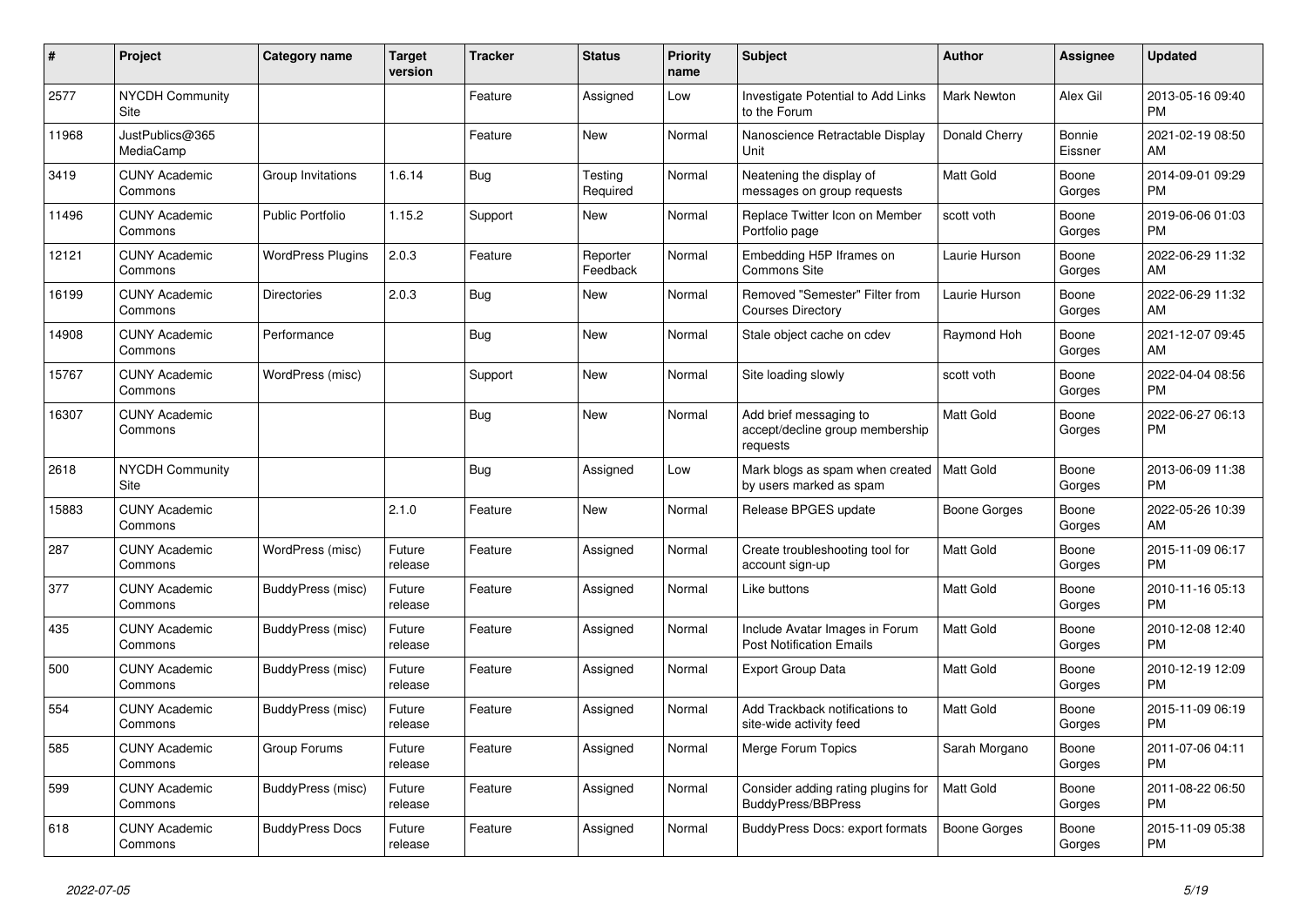| #    | Project                         | <b>Category name</b>     | <b>Target</b><br>version | <b>Tracker</b> | <b>Status</b> | <b>Priority</b><br>name | <b>Subject</b>                                                                 | Author              | <b>Assignee</b> | <b>Updated</b>                |
|------|---------------------------------|--------------------------|--------------------------|----------------|---------------|-------------------------|--------------------------------------------------------------------------------|---------------------|-----------------|-------------------------------|
| 635  | <b>CUNY Academic</b><br>Commons | BuddyPress (misc)        | Future<br>release        | Feature        | Assigned      | Normal                  | Big Blue Button -<br>Videoconferencing in Groups and<br><b>Blogs</b>           | Matt Gold           | Boone<br>Gorges | 2011-03-14 03:24<br>PM.       |
| 658  | <b>CUNY Academic</b><br>Commons | <b>WordPress Plugins</b> | Future<br>release        | Feature        | Assigned      | Normal                  | Rebulid Sitewide Tag Suggestion                                                | Matt Gold           | Boone<br>Gorges | 2015-01-05 08:47<br>PM        |
| 1422 | <b>CUNY Academic</b><br>Commons | <b>BuddyPress Docs</b>   | Future<br>release        | Feature        | Assigned      | Normal                  | Make "created Doc" activity icons<br>non-mini                                  | <b>Boone Gorges</b> | Boone<br>Gorges | 2015-11-09 05:48<br><b>PM</b> |
| 1460 | <b>CUNY Academic</b><br>Commons | Analytics                | Future<br>release        | Feature        | Assigned      | Normal                  | Update System Report                                                           | <b>Brian Foote</b>  | Boone<br>Gorges | 2015-11-09 06:13<br><b>PM</b> |
| 1508 | <b>CUNY Academic</b><br>Commons | WordPress (misc)         | Future<br>release        | Feature        | Assigned      | Normal                  | Share login cookies across<br>mapped domains                                   | Boone Gorges        | Boone<br>Gorges | 2012-07-02 12:12<br><b>PM</b> |
| 1744 | <b>CUNY Academic</b><br>Commons | <b>BuddyPress Docs</b>   | Future<br>release        | Feature        | Assigned      | Normal                  | Spreadsheet-style Docs                                                         | Boone Gorges        | Boone<br>Gorges | 2015-11-09 06:13<br><b>PM</b> |
| 1888 | <b>CUNY Academic</b><br>Commons | Home Page                | Future<br>release        | Feature        | Assigned      | Normal                  | Refactor BP MPO Activity Filter to<br>support proper pagination                | Sarah Morgano       | Boone<br>Gorges | 2014-05-01 07:11<br><b>PM</b> |
| 2523 | <b>CUNY Academic</b><br>Commons | <b>BuddyPress Docs</b>   | Future<br>release        | Feature        | Assigned      | Normal                  | Allow Users to Upload Images to<br><b>BP</b> Docs                              | Matt Gold           | Boone<br>Gorges | 2015-11-09 06:14<br><b>PM</b> |
| 2753 | <b>CUNY Academic</b><br>Commons | <b>Public Portfolio</b>  | Future<br>release        | Feature        | New           | Normal                  | Create actual actual tagification in<br>academic interests and other<br>fields | Micki Kaufman       | Boone<br>Gorges | 2015-01-05 08:52<br><b>PM</b> |
| 3002 | <b>CUNY Academic</b><br>Commons | Search                   | Future<br>release        | Feature        | Assigned      | Normal                  | Overhaul CAC search by using<br>external search appliance                      | Boone Gorges        | Boone<br>Gorges | 2020-07-15 03:05<br>PM.       |
| 3042 | <b>CUNY Academic</b><br>Commons | <b>Public Portfolio</b>  | Future<br>release        | Feature        | Assigned      | Normal                  | Browsing member interests                                                      | <b>Matt Gold</b>    | Boone<br>Gorges | 2015-03-21 09:04<br><b>PM</b> |
| 3193 | <b>CUNY Academic</b><br>Commons | Group Forums             | Future<br>release        | Feature        | Assigned      | Normal                  | bbPress 2.x dynamic roles and<br><b>RBE</b>                                    | Boone Gorges        | Boone<br>Gorges | 2014-09-30 01:30<br><b>PM</b> |
| 3220 | <b>CUNY Academic</b><br>Commons | <b>Public Portfolio</b>  | Future<br>release        | Feature        | Assigned      | Normal                  | Add indent/outdent option to<br>Formatting Buttons on Profile<br>Page          | <b>Matt Gold</b>    | Boone<br>Gorges | 2014-05-21 10:39<br><b>PM</b> |
| 3308 | <b>CUNY Academic</b><br>Commons | Group Invitations        | Future<br>release        | Feature        | Assigned      | Normal                  | Allow members to rescind group<br>invitations                                  | <b>Matt Gold</b>    | Boone<br>Gorges | 2015-04-01 08:53<br><b>PM</b> |
| 3475 | <b>CUNY Academic</b><br>Commons | Events                   | Future<br>release        | Feature        | Assigned      | Normal                  | Request to add plugin to<br>streamline room<br>booking/appointment booking     | Naomi Barrettara    | Boone<br>Gorges | 2014-12-01 05:14<br><b>PM</b> |
| 3580 | <b>CUNY Academic</b><br>Commons | Group Blogs              | Future<br>release        | Feature        | New           | Normal                  | Multiple blogs per group                                                       | <b>Boone Gorges</b> | Boone<br>Gorges | 2018-02-20 02:02<br><b>PM</b> |
| 3759 | <b>CUNY Academic</b><br>Commons | WordPress (misc)         | Future<br>release        | Feature        | Assigned      | Normal                  | Review Interface for Adding Users<br>to Blogs                                  | Matt Gold           | Boone<br>Gorges | 2015-03-24 05:52<br>PM        |
| 3768 | <b>CUNY Academic</b><br>Commons | Public Portfolio         | Future<br>release        | Feature        | Assigned      | Normal                  | Institutions/Past positions on<br>public portfolios                            | Matt Gold           | Boone<br>Gorges | 2018-04-23 10:44<br>AM        |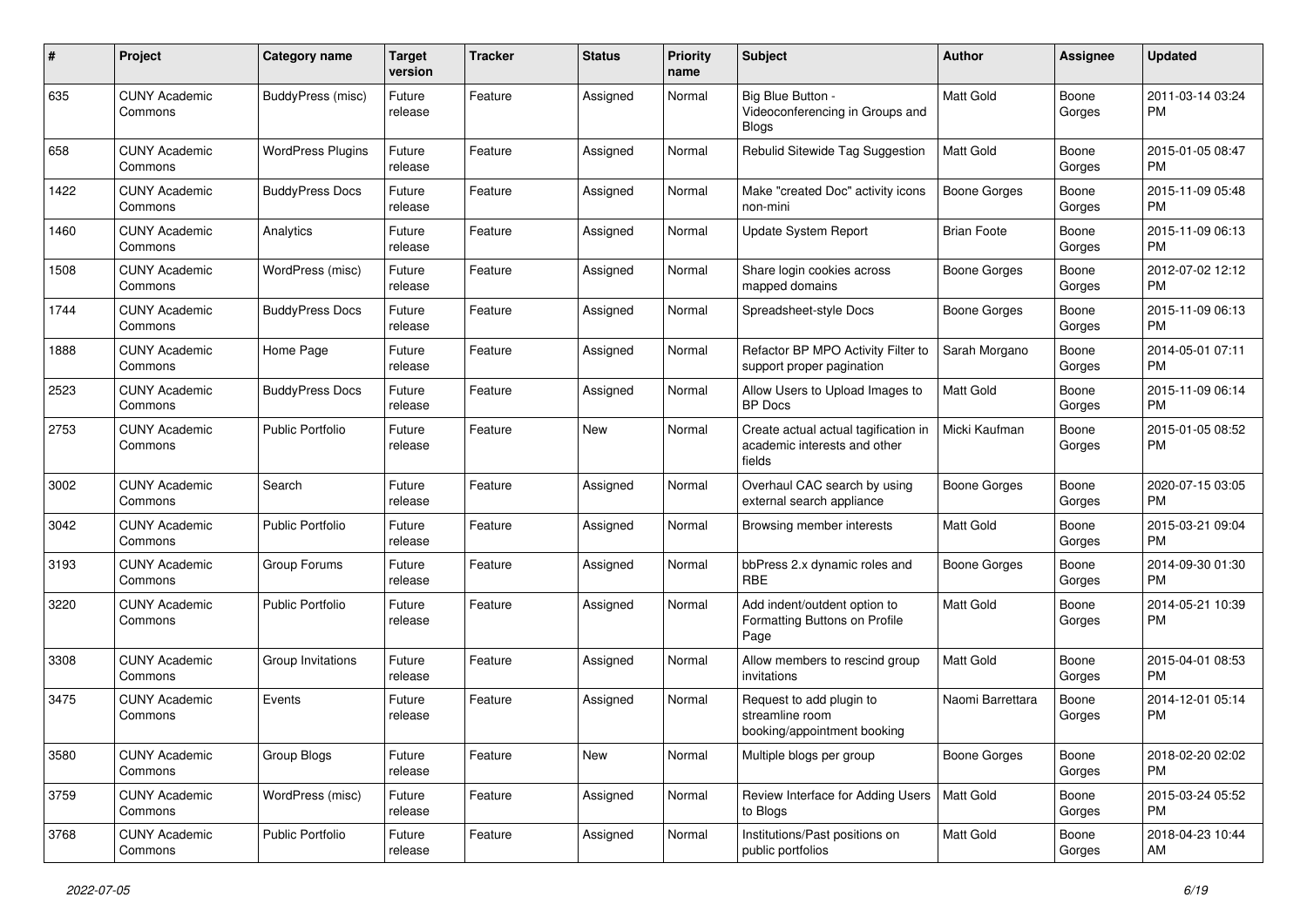| #    | Project                         | <b>Category name</b>      | Target<br>version | <b>Tracker</b> | <b>Status</b>        | <b>Priority</b><br>name | <b>Subject</b>                                                                            | <b>Author</b>           | Assignee        | <b>Updated</b>                |
|------|---------------------------------|---------------------------|-------------------|----------------|----------------------|-------------------------|-------------------------------------------------------------------------------------------|-------------------------|-----------------|-------------------------------|
| 4053 | <b>CUNY Academic</b><br>Commons | Events                    | Future<br>release | Feature        | Assigned             | Normal                  | Create new tab for past events                                                            | <b>Matt Gold</b>        | Boone<br>Gorges | 2015-05-12 02:10<br><b>PM</b> |
| 4238 | <b>CUNY Academic</b><br>Commons | Events                    | Future<br>release | Feature        | Assigned             | Normal                  | Copy Events to Other Groups?                                                              | Matt Gold               | Boone<br>Gorges | 2015-07-02 10:08<br>AM        |
| 4481 | <b>CUNY Academic</b><br>Commons | Events                    | Future<br>release | Feature        | New                  | Normal                  | Group admins/mods should have<br>the ability to unlink an event from<br>the group         | Boone Gorges            | Boone<br>Gorges | 2017-04-24 03:53<br>PM        |
| 4592 | <b>CUNY Academic</b><br>Commons | Events                    | Future<br>release | Design/UX      | New                  | Normal                  | Event Creation - Venue Dropdown<br>Slow                                                   | Samantha Raddatz        | Boone<br>Gorges | 2015-09-14 04:56<br>PM.       |
| 4903 | <b>CUNY Academic</b><br>Commons | Events                    | Future<br>release | Design/UX      | Assigned             | Normal                  | Improving visual appearance of<br>event calendars                                         | Matt Gold               | Boone<br>Gorges | 2016-10-13 11:51<br><b>AM</b> |
| 4980 | <b>CUNY Academic</b><br>Commons | Home Page                 | Future<br>release | Feature        | Assigned             | Normal                  | CAC Featured Content -- Adding<br>Randomization                                           | <b>Matt Gold</b>        | Boone<br>Gorges | 2016-12-12 03:01<br><b>PM</b> |
| 5182 | <b>CUNY Academic</b><br>Commons | Social Paper              | Future<br>release | Design/UX      | New                  | Normal                  | "Publishing" a private paper on<br>social paper?                                          | Raffi<br>Khatchadourian | Boone<br>Gorges | 2016-10-13 04:12<br>PM        |
| 5234 | <b>CUNY Academic</b><br>Commons | Membership                | Future<br>release | Feature        | Assigned             | Normal                  | Write Unconfirmed patch for WP                                                            | Boone Gorges            | Boone<br>Gorges | 2016-10-24 11:18<br>AM        |
| 5696 | <b>CUNY Academic</b><br>Commons | Events                    | Future<br>release | Feature        | Assigned             | Normal                  | Events Calendar - display options<br>calendar aggregation                                 | Matt Gold               | Boone<br>Gorges | 2016-10-13 11:44<br>AM        |
| 6014 | <b>CUNY Academic</b><br>Commons | Publicity                 | Future<br>release | Publicity      | Reporter<br>Feedback | Normal                  | Google search listing                                                                     | Matt Gold               | Boone<br>Gorges | 2016-09-21 03:48<br><b>PM</b> |
| 7022 | <b>CUNY Academic</b><br>Commons | Announcements             | Future<br>release | Bug            | <b>New</b>           | Normal                  | Sitewide announcements should<br>be displayed on, and dismissable<br>from, mapped domains | Boone Gorges            | Boone<br>Gorges | 2018-03-22 10:18<br>AM.       |
| 7663 | <b>CUNY Academic</b><br>Commons | Social Paper              | Future<br>release | <b>Bug</b>     | New                  | Normal                  | Social Paper notifications not<br>formatted correctly on secondary<br>sites               | Boone Gorges            | Boone<br>Gorges | 2018-04-16 03:52<br>PM        |
| 7981 | <b>CUNY Academic</b><br>Commons | Social Paper              | Future<br>release | <b>Bug</b>     | <b>New</b>           | Normal                  | Social Paper comments should<br>not go to spam                                            | Luke Waltzer            | Boone<br>Gorges | 2018-04-16 03:52<br>PM.       |
| 8756 | <b>CUNY Academic</b><br>Commons | Group Blogs               | Future<br>release | Feature        | Hold                 | Normal                  | Connect multiple blogs to one<br>group?                                                   | <b>Matt Gold</b>        | Boone<br>Gorges | 2017-09-30 10:42<br>AM        |
| 8835 | <b>CUNY Academic</b><br>Commons | <b>Blogs (BuddyPress)</b> | Future<br>release | Feature        | <b>New</b>           | Normal                  | Extend cuny is shortlinks to sites                                                        | Luke Waltzer            | Boone<br>Gorges | 2022-04-26 11:59<br><b>AM</b> |
| 8836 | <b>CUNY Academic</b><br>Commons | <b>Blogs (BuddyPress)</b> | Future<br>release | Feature        | Assigned             | Normal                  | Redesign site launch process                                                              | <b>Matt Gold</b>        | Boone<br>Gorges | 2019-10-03 02:49<br><b>PM</b> |
| 8900 | <b>CUNY Academic</b><br>Commons | Accessibility             | Future<br>release | Feature        | Assigned             | Normal                  | Look into tools to enforce<br>accessibility in WP environment                             | <b>Matt Gold</b>        | Boone<br>Gorges | 2022-04-26 11:59<br>AM        |
| 8901 | <b>CUNY Academic</b><br>Commons | Accessibility             | Future<br>release | Feature        | Assigned             | Normal                  | Theme analysis for accessibility                                                          | Matt Gold               | Boone<br>Gorges | 2022-04-26 11:59<br>AM        |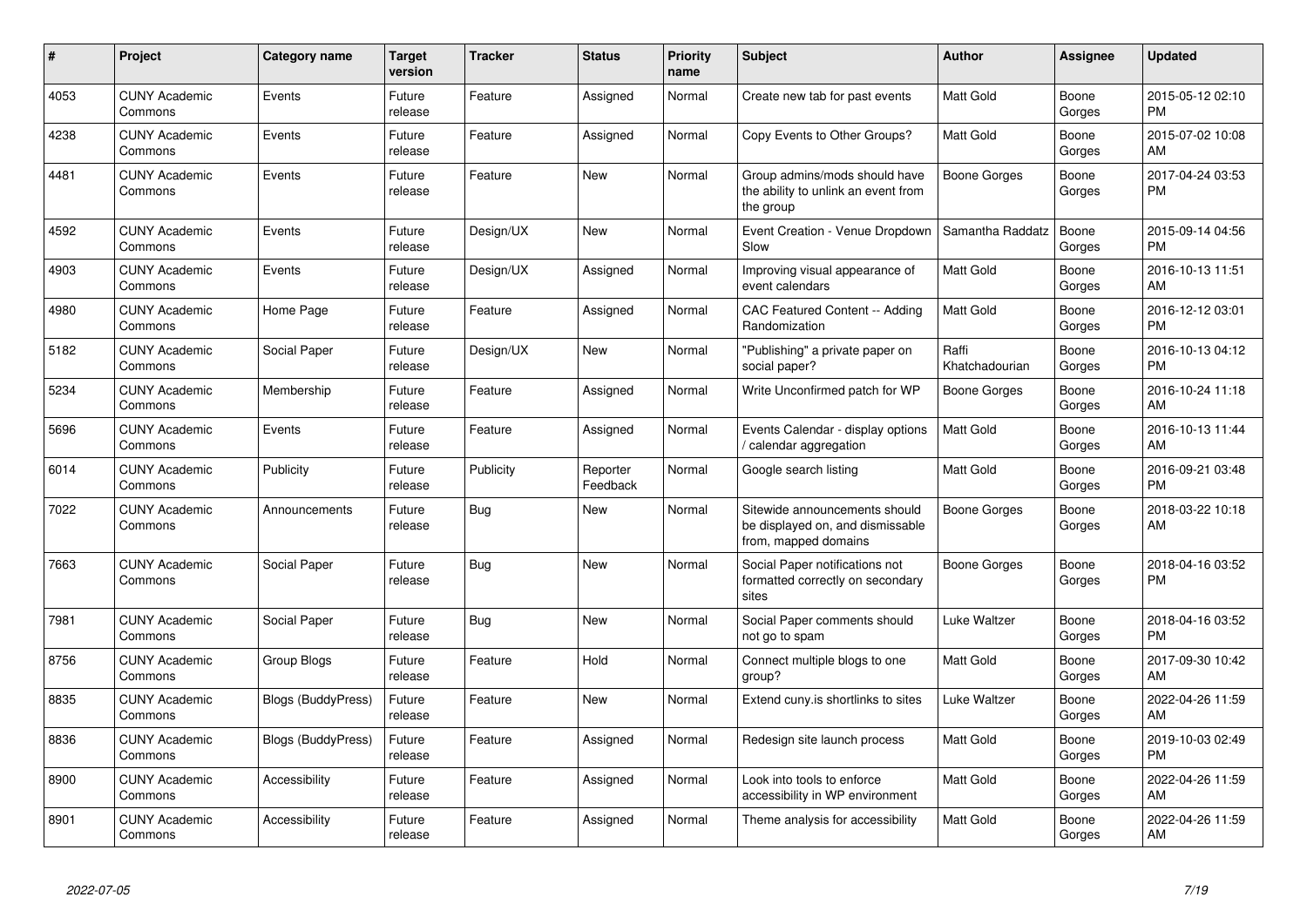| #     | <b>Project</b>                  | <b>Category name</b>       | <b>Target</b><br>version | <b>Tracker</b> | <b>Status</b>        | Priority<br>name | <b>Subject</b>                                                                             | <b>Author</b>       | Assignee        | <b>Updated</b>                |
|-------|---------------------------------|----------------------------|--------------------------|----------------|----------------------|------------------|--------------------------------------------------------------------------------------------|---------------------|-----------------|-------------------------------|
| 9207  | <b>CUNY Academic</b><br>Commons |                            | Future<br>release        | Support        | Reporter<br>Feedback | Normal           | display dashboards made in<br>Tableau?                                                     | Marilyn Weber       | Boone<br>Gorges | 2018-04-10 10:42<br><b>AM</b> |
| 9211  | <b>CUNY Academic</b><br>Commons | <b>WordPress Plugins</b>   | Future<br>release        | Support        | Reporter<br>Feedback | Normal           | Auto-Role Setting in Forum Plugin<br>Causing Some Confusion                                | Luke Waltzer        | Boone<br>Gorges | 2018-03-13 11:44<br>AM        |
| 9289  | <b>CUNY Academic</b><br>Commons | <b>WordPress Plugins</b>   | Future<br>release        | Bug            | Reporter<br>Feedback | Normal           | Email Users Plugin                                                                         | Laurie Hurson       | Boone<br>Gorges | 2018-10-24 12:34<br><b>PM</b> |
| 9895  | <b>CUNY Academic</b><br>Commons | Onboarding                 | Future<br>release        | Feature        | Assigned             | Normal           | Add "Accept Invitation"<br>link/button/function to Group<br>and/or Site invitation emails? | Luke Waltzer        | Boone<br>Gorges | 2018-06-07 12:42<br><b>PM</b> |
| 9926  | <b>CUNY Academic</b><br>Commons | <b>WordPress Plugins</b>   | Future<br>release        | Bug            | New                  | Normal           | twitter-mentions-as-comments<br>cron jobs can run long                                     | Boone Gorges        | Boone<br>Gorges | 2018-10-24 12:34<br><b>PM</b> |
| 9947  | <b>CUNY Academic</b><br>Commons | <b>WordPress Plugins</b>   | Future<br>release        | Feature        | Reporter<br>Feedback | Normal           | Install H5P quiz plugin                                                                    | <b>Matt Gold</b>    | Boone<br>Gorges | 2018-09-11 11:01<br>AM        |
| 10226 | <b>CUNY Academic</b><br>Commons | Courses                    | Future<br>release        | Feature        | <b>New</b>           | Normal           | Add "My Courses" to drop down<br>list                                                      | scott voth          | Boone<br>Gorges | 2021-11-19 12:42<br><b>PM</b> |
| 10368 | <b>CUNY Academic</b><br>Commons |                            | Future<br>release        | Feature        | Assigned             | Normal           | Use ORCID data to populate<br>academic profile page                                        | Stephen Francoeu    | Boone<br>Gorges | 2018-09-25 01:53<br><b>PM</b> |
| 11531 | <b>CUNY Academic</b><br>Commons | Events                     | Future<br>release        | Feature        | <b>New</b>           | Normal           | Main Events calendar should<br>include non-public events that<br>user has access to        | scott voth          | Boone<br>Gorges | 2019-06-11 10:00<br>AM        |
| 11945 | <b>CUNY Academic</b><br>Commons | Reckoning                  | Future<br>release        | Feature        | Reporter<br>Feedback | Normal           | Add Comments bubble to<br>Reckoning views                                                  | Boone Gorges        | Boone<br>Gorges | 2019-11-12 05:14<br><b>PM</b> |
| 12042 | <b>CUNY Academic</b><br>Commons | <b>Email Notifications</b> | Future<br>release        | Feature        | New                  | Normal           | Improved error logging for BPGES<br>send queue                                             | Boone Gorges        | Boone<br>Gorges | 2021-11-19 12:25<br><b>PM</b> |
| 12091 | <b>CUNY Academic</b><br>Commons | <b>Group Files</b>         | Future<br>release        | Feature        | <b>New</b>           | Normal           | Improved pre-upload file validation<br>for bp-group-documents                              | Boone Gorges        | Boone<br>Gorges | 2019-11-14 01:21<br><b>PM</b> |
| 13370 | <b>CUNY Academic</b><br>Commons | Group Library              | Future<br>release        | Feature        | <b>New</b>           | Normal           | Library bulk deletion and folder<br>editing                                                | Colin McDonald      | Boone<br>Gorges | 2020-10-13 10:41<br>AM        |
| 13466 | <b>CUNY Academic</b><br>Commons | Cavalcade                  | Future<br>release        | Feature        | <b>New</b>           | Normal           | Automated cleanup for duplicate<br>Cavalcade tasks                                         | Boone Gorges        | Boone<br>Gorges | 2020-10-13 05:24<br><b>PM</b> |
| 13835 | <b>CUNY Academic</b><br>Commons | WordPress (misc)           | Future<br>release        | Feature        | New                  | Normal           | Allow OneSearch widget to have<br>'CUNY' as campus                                         | Boone Gorges        | Boone<br>Gorges | 2021-11-19 12:39<br><b>PM</b> |
| 14113 | <b>CUNY Academic</b><br>Commons | WordPress (misc)           | Future<br>release        | Bug            | Hold                 | Normal           | Block Editor Not Working on this<br>page - Json error                                      | scott voth          | Boone<br>Gorges | 2021-03-05 11:01<br>AM        |
| 14184 | <b>CUNY Academic</b><br>Commons | <b>Public Portfolio</b>    | Future<br>release        | Feature        | New                  | Normal           | Centralized mechanism for storing<br>Campus affiliations                                   | <b>Boone Gorges</b> | Boone<br>Gorges | 2022-01-04 11:35<br><b>AM</b> |
| 14309 | <b>CUNY Academic</b><br>Commons | Group Library              | Future<br>release        | Feature        | <b>New</b>           | Normal           | Better handling of<br>bp_group_document file download<br>attempts when file is not present | <b>Boone Gorges</b> | Boone<br>Gorges | 2021-11-19 12:28<br><b>PM</b> |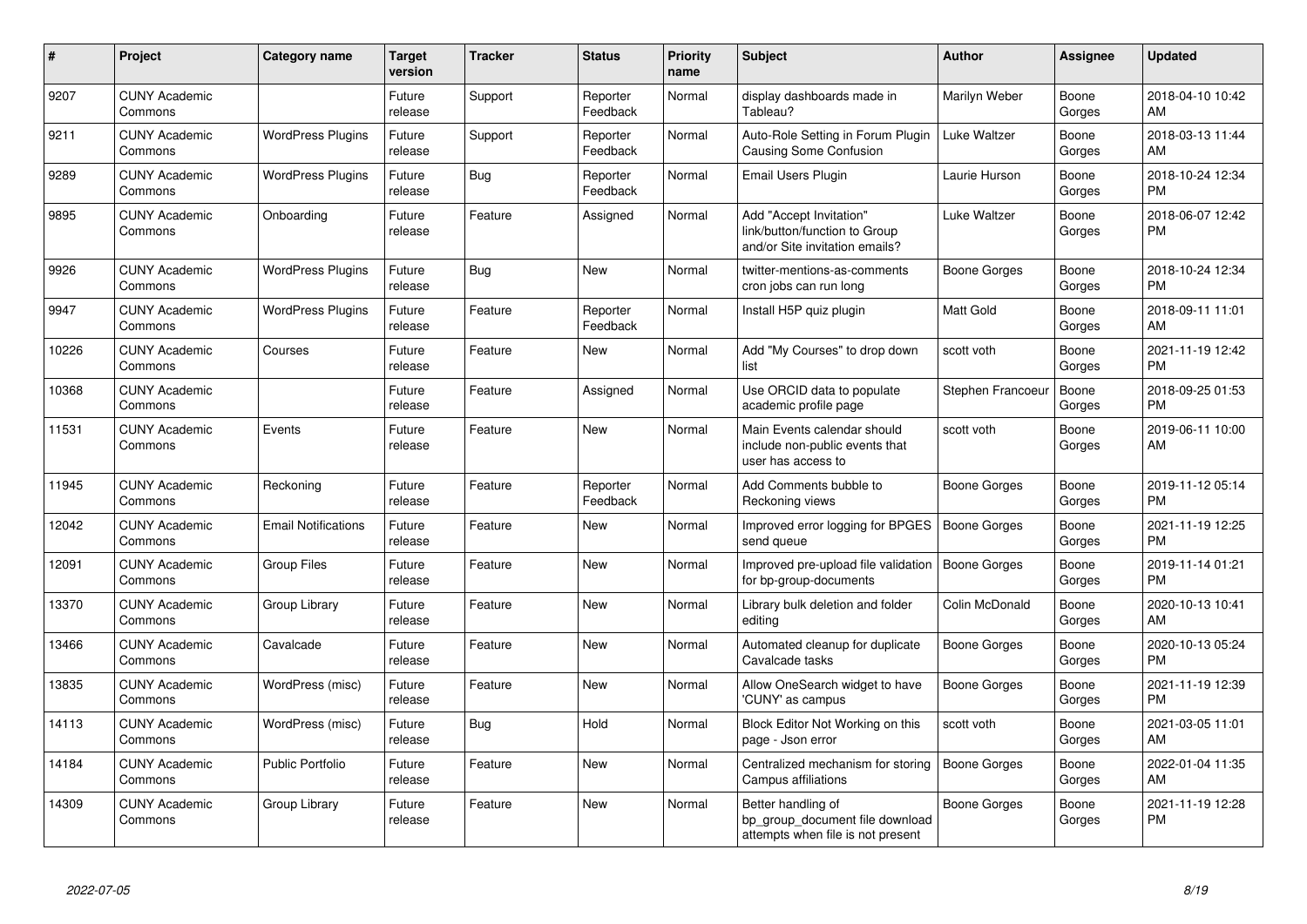| #     | Project                         | Category name              | <b>Target</b><br>version | Tracker    | <b>Status</b>        | <b>Priority</b><br>name | <b>Subject</b>                                                                                  | <b>Author</b>       | Assignee        | <b>Updated</b>                |
|-------|---------------------------------|----------------------------|--------------------------|------------|----------------------|-------------------------|-------------------------------------------------------------------------------------------------|---------------------|-----------------|-------------------------------|
| 14987 | <b>CUNY Academic</b><br>Commons | <b>WordPress Plugins</b>   | Future<br>release        | Bug        | New                  | Normal                  | Elementor update causes<br>database freeze-up                                                   | Boone Gorges        | Boone<br>Gorges | 2021-11-29 12:02<br><b>PM</b> |
| 15604 | <b>CUNY Academic</b><br>Commons | <b>Email Notifications</b> | Future<br>release        | Feature    | Assigned             | Normal                  | <b>Restructure Commons Group</b><br>Digest Email Messages                                       | <b>Matt Gold</b>    | Boone<br>Gorges | 2022-05-26 10:45<br>AM        |
| 16092 | <b>CUNY Academic</b><br>Commons |                            | Future<br>release        | Feature    | Hold                 | Normal                  | Don't show main site in Site<br>search results                                                  | Boone Gorges        | Boone<br>Gorges | 2022-05-17 03:12<br><b>PM</b> |
| 58    | <b>CUNY Academic</b><br>Commons | BuddyPress (misc)          | Future<br>release        | Feature    | Assigned             | Low                     | Make member search sortable by<br>last name                                                     | Roberta Brody       | Boone<br>Gorges | 2010-08-26 02:38<br><b>PM</b> |
| 519   | <b>CUNY Academic</b><br>Commons | <b>BuddyPress Docs</b>     | Future<br>release        | Feature    | Assigned             | Low                     | TOC for individual docs - for new<br>BP "wiki-like" plugin                                      | scott voth          | Boone<br>Gorges | 2015-11-09 05:54<br><b>PM</b> |
| 1165  | <b>CUNY Academic</b><br>Commons | <b>Email Invitations</b>   | Future<br>release        | Feature    | Assigned             | Low                     | Allow saved lists of invitees under<br>Send Invites                                             | <b>Boone Gorges</b> | Boone<br>Gorges | 2015-11-09 06:03<br><b>PM</b> |
| 1166  | <b>CUNY Academic</b><br>Commons | <b>Email Invitations</b>   | Future<br>release        | Feature    | <b>New</b>           | Low                     | Better organizational tools for Sent   Boone Gorges<br><b>Invites</b>                           |                     | Boone<br>Gorges | 2015-11-09 06:02<br><b>PM</b> |
| 1167  | <b>CUNY Academic</b><br>Commons | <b>Email Invitations</b>   | Future<br>release        | Feature    | <b>New</b>           | Low                     | Allow email invitations to be resent                                                            | Boone Gorges        | Boone<br>Gorges | 2015-11-12 12:53<br>AM        |
| 1417  | <b>CUNY Academic</b><br>Commons | <b>BuddyPress Docs</b>     | Future<br>release        | Feature    | Assigned             | Low                     | <b>Bulk actions for BuddyPress Docs</b>                                                         | <b>Boone Gorges</b> | Boone<br>Gorges | 2016-10-17 10:41<br><b>PM</b> |
| 1562  | <b>CUNY Academic</b><br>Commons | <b>WordPress Plugins</b>   | Future<br>release        | Feature    | Assigned             | Low                     | Play with NYT Collaborative<br><b>Authoring Tool</b>                                            | Matt Gold           | Boone<br>Gorges | 2015-01-05 08:47<br><b>PM</b> |
| 2013  | <b>CUNY Academic</b><br>Commons | <b>Public Portfolio</b>    | Future<br>release        | Feature    | Assigned             | Low                     | Have Profile Privacy Options show   Matt Gold<br>up only for filled-in fields                   |                     | Boone<br>Gorges | 2015-11-09 06:09<br><b>PM</b> |
| 2223  | <b>CUNY Academic</b><br>Commons | <b>WordPress Plugins</b>   | Future<br>release        | Feature    | Assigned             | Low                     | Add Participad to the CUNY<br>Academic Commons                                                  | Matt Gold           | Boone<br>Gorges | 2014-09-17 10:03<br><b>PM</b> |
| 2325  | <b>CUNY Academic</b><br>Commons | BuddyPress (misc)          | Future<br>release        | Feature    | Assigned             | Low                     | Profile should have separate fields   local admin<br>for first/last names                       |                     | Boone<br>Gorges | 2015-11-09 06:09<br><b>PM</b> |
| 2610  | <b>CUNY Academic</b><br>Commons | Group Invitations          | Future<br>release        | Feature    | Assigned             | Low                     | Request: Custom invitation<br>message to group invites                                          | local admin         | Boone<br>Gorges | 2015-11-09 06:13<br><b>PM</b> |
| 3048  | <b>CUNY Academic</b><br>Commons | <b>Public Portfolio</b>    | Future<br>release        | Feature    | <b>New</b>           | Low                     | Images for rich text profile fields                                                             | Boone Gorges        | Boone<br>Gorges | 2014-02-19 12:56<br><b>PM</b> |
| 3080  | <b>CUNY Academic</b><br>Commons | Group Files                | Future<br>release        | Feature    | Assigned             | Low                     | Create a system to keep track of<br>file changes                                                | <b>Matt Gold</b>    | Boone<br>Gorges | 2014-02-26 10:04<br><b>PM</b> |
| 5052  | <b>CUNY Academic</b><br>Commons | Social Paper               | Future<br>release        | Feature    | <b>New</b>           | Low                     | Sentence by sentence or line by<br>line comments (SP suggestion #3)                             | Marilyn Weber       | Boone<br>Gorges | 2016-02-11 10:24<br><b>PM</b> |
| 6389  | <b>CUNY Academic</b><br>Commons | <b>BuddyPress Docs</b>     | Future<br>release        | Feature    | <b>New</b>           | Low                     | Make Discussion Area Visible<br>When Editing a Doc                                              | Luke Waltzer        | Boone<br>Gorges | 2016-10-21 04:16<br><b>PM</b> |
| 8675  | <b>CUNY Academic</b><br>Commons | <b>User Onboarding</b>     | Future<br>release        | <b>Bug</b> | Reporter<br>Feedback | Low                     | Add new User search screen calls<br>for the input of email address but<br>doesn't work with one | Paul Hebert         | Boone<br>Gorges | 2017-10-11 11:17<br>AM        |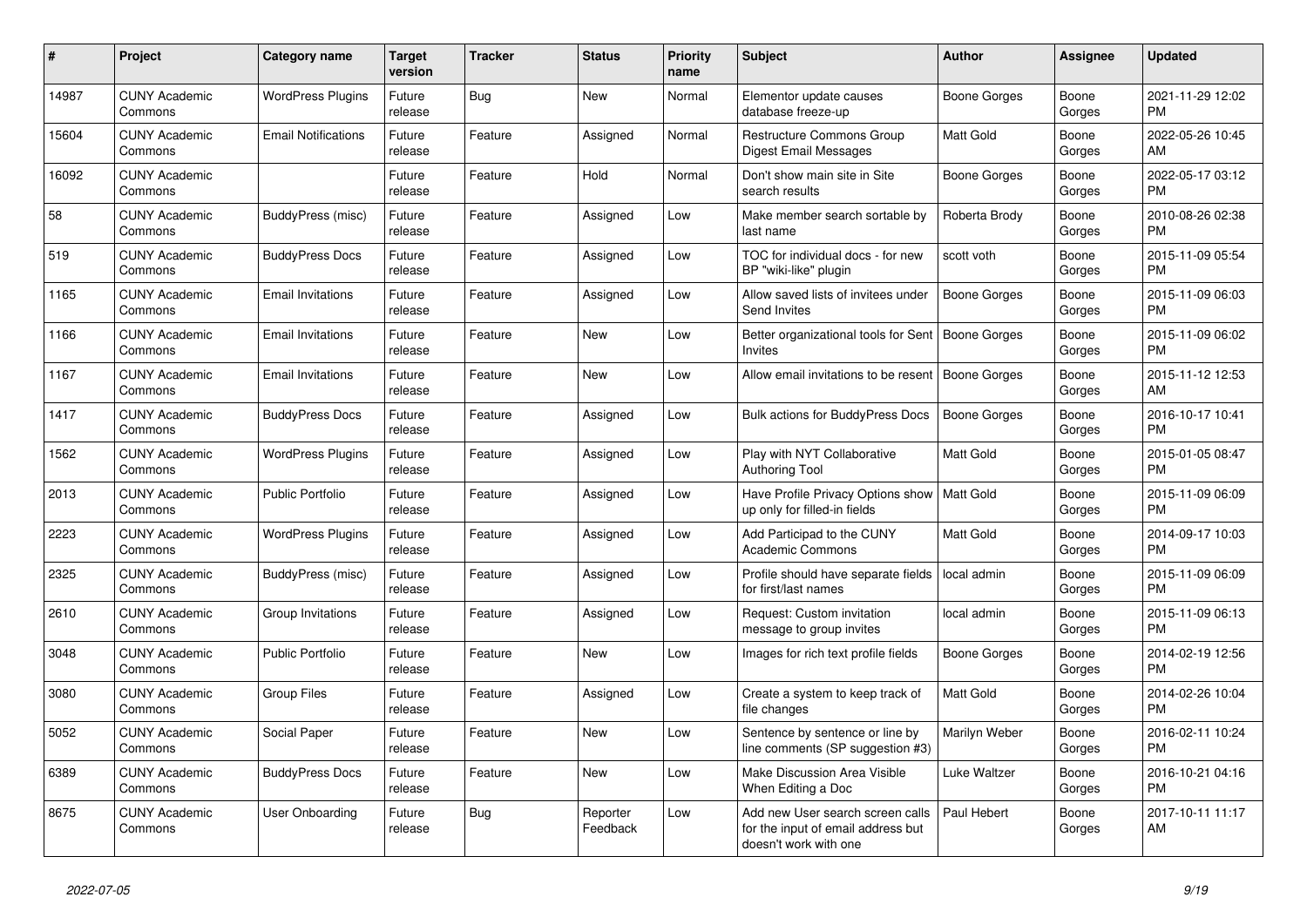| #     | Project                         | <b>Category name</b>           | <b>Target</b><br>version | <b>Tracker</b> | <b>Status</b>        | Priority<br>name | <b>Subject</b>                                                              | <b>Author</b>           | Assignee           | <b>Updated</b>                |
|-------|---------------------------------|--------------------------------|--------------------------|----------------|----------------------|------------------|-----------------------------------------------------------------------------|-------------------------|--------------------|-------------------------------|
| 3230  | <b>CUNY Academic</b><br>Commons | Internal Tools and<br>Workflow | Not tracked              | Feature        | Assigned             | High             | Scripts for quicker<br>provisioning/updating of<br>development environments | Boone Gorges            | Boone<br>Gorges    | 2016-01-26 04:54<br><b>PM</b> |
| 10678 | <b>CUNY Academic</b><br>Commons |                                | Not tracked              | Bug            | Reporter<br>Feedback | High             | Newsletter Plugin Not Sending<br><b>Out Newsletters</b>                     | Mark Webb               | Boone<br>Gorges    | 2019-09-16 09:38<br><b>PM</b> |
| 9515  | <b>CUNY Academic</b><br>Commons | <b>WordPress Plugins</b>       | Not tracked              | Bug            | Reporter<br>Feedback | Normal           | Text to Speech plugin - "More<br>Slowly" checkbox not working               | scott voth              | Boone<br>Gorges    | 2018-06-13 02:26<br><b>PM</b> |
| 9941  | <b>CUNY Academic</b><br>Commons | Wiki                           | Not tracked              | Support        | Assigned             | Normal           | Wiki functionality                                                          | Matt Gold               | Boone<br>Gorges    | 2018-06-26 10:57<br>AM        |
| 9979  | <b>CUNY Academic</b><br>Commons | <b>Email Notifications</b>     | Not tracked              | Bug            | Reporter<br>Feedback | Normal           | Reports of slow email activation<br>emails                                  | <b>Matt Gold</b>        | Boone<br>Gorges    | 2018-08-29 09:40<br><b>PM</b> |
| 10040 | <b>CUNY Academic</b><br>Commons | WordPress (misc)               | Not tracked              | Bug            | Reporter<br>Feedback | Normal           | User doesn't see full list of themes                                        | Matt Gold               | Boone<br>Gorges    | 2018-07-25 10:12<br>AM        |
| 10794 | <b>CUNY Academic</b><br>Commons | Performance                    | Not tracked              | <b>Bug</b>     | New                  | Normal           | Memcached connection<br>occasionally breaks                                 | Boone Gorges            | Boone<br>Gorges    | 2018-12-06 03:30<br><b>PM</b> |
| 11386 | <b>CUNY Academic</b><br>Commons | WordPress - Media              | Not tracked              | Support        | Reporter<br>Feedback | Normal           | disappearing images                                                         | scott voth              | Boone<br>Gorges    | 2019-05-14 10:32<br><b>AM</b> |
| 11449 | <b>CUNY Academic</b><br>Commons | WordPress - Media              | Not tracked              | Support        | Reporter<br>Feedback | Normal           | Cloning Media Library for JITP<br>from Staging to Production Site           | Patrick DeDauw          | Boone<br>Gorges    | 2019-05-13 12:00<br><b>PM</b> |
| 12438 | <b>CUNY Academic</b><br>Commons | Courses                        | Not tracked              | Bug            | New                  | Normal           | Site appearing twice                                                        | Laurie Hurson           | Boone<br>Gorges    | 2020-02-18 01:34<br><b>PM</b> |
| 12911 | <b>CUNY Academic</b><br>Commons |                                | Not tracked              | Feature        | New                  | Normal           | Block access to xmlrpc.php based<br>on User-Agent                           | <b>Boone Gorges</b>     | Boone<br>Gorges    | 2020-06-09 05:12<br><b>PM</b> |
| 13949 | <b>CUNY Academic</b><br>Commons |                                | Not tracked              | Bug            | <b>New</b>           | Normal           | Continued debugging of runaway<br>MySQL connections                         | <b>Matt Gold</b>        | Boone<br>Gorges    | 2021-09-14 10:42<br>AM        |
| 14483 | <b>CUNY Academic</b><br>Commons | WordPress - Media              | Not tracked              | Bug            | Reporter<br>Feedback | Normal           | <b>Wordpress PDF Embed Stopped</b><br>Working after JITP Media Clone        | Patrick DeDauw          | Boone<br>Gorges    | 2021-05-20 01:51<br><b>PM</b> |
| 14504 | <b>CUNY Academic</b><br>Commons |                                | Not tracked              | Publicity      | Reporter<br>Feedback | Normal           | Adding showcases to home page<br>menu                                       | Laurie Hurson           | Boone<br>Gorges    | 2022-01-19 03:26<br><b>PM</b> |
| 15210 | <b>CUNY Academic</b><br>Commons | Analytics                      | Not tracked              | Design/UX      | New                  | Normal           | Google Analytics improvements                                               | Colin McDonald          | Boone<br>Gorges    | 2022-05-24 10:47<br>AM        |
| 15242 | <b>CUNY Academic</b><br>Commons | Performance                    | Not tracked              | Bug            | Reporter<br>Feedback | Normal           | Slugist site                                                                | Raffi<br>Khatchadourian | Boone<br>Gorges    | 2022-02-07 11:14<br>AM        |
| 3615  | <b>CUNY Academic</b><br>Commons | Redmine                        | Not tracked              | Feature        | New                  | Low              | Create Redmine issues via email                                             | Dominic Giglio          | Boone<br>Gorges    | 2017-11-16 11:36<br>AM        |
| 365   | <b>CUNY Academic</b><br>Commons | WordPress (misc)               | Future<br>release        | Feature        | Assigned             | Normal           | <b>Create Mouseover Tooltips</b><br>throughout Site                         | Matt Gold               | Chris Stein        | 2015-11-09 06:18<br><b>PM</b> |
| 860   | <b>CUNY Academic</b><br>Commons | Design                         | Future<br>release        | Design/UX      | Assigned             | Normal           | Standardize Button Treatment<br>Across the Commons                          | Chris Stein             | <b>Chris Stein</b> | 2014-05-01 09:45<br>AM        |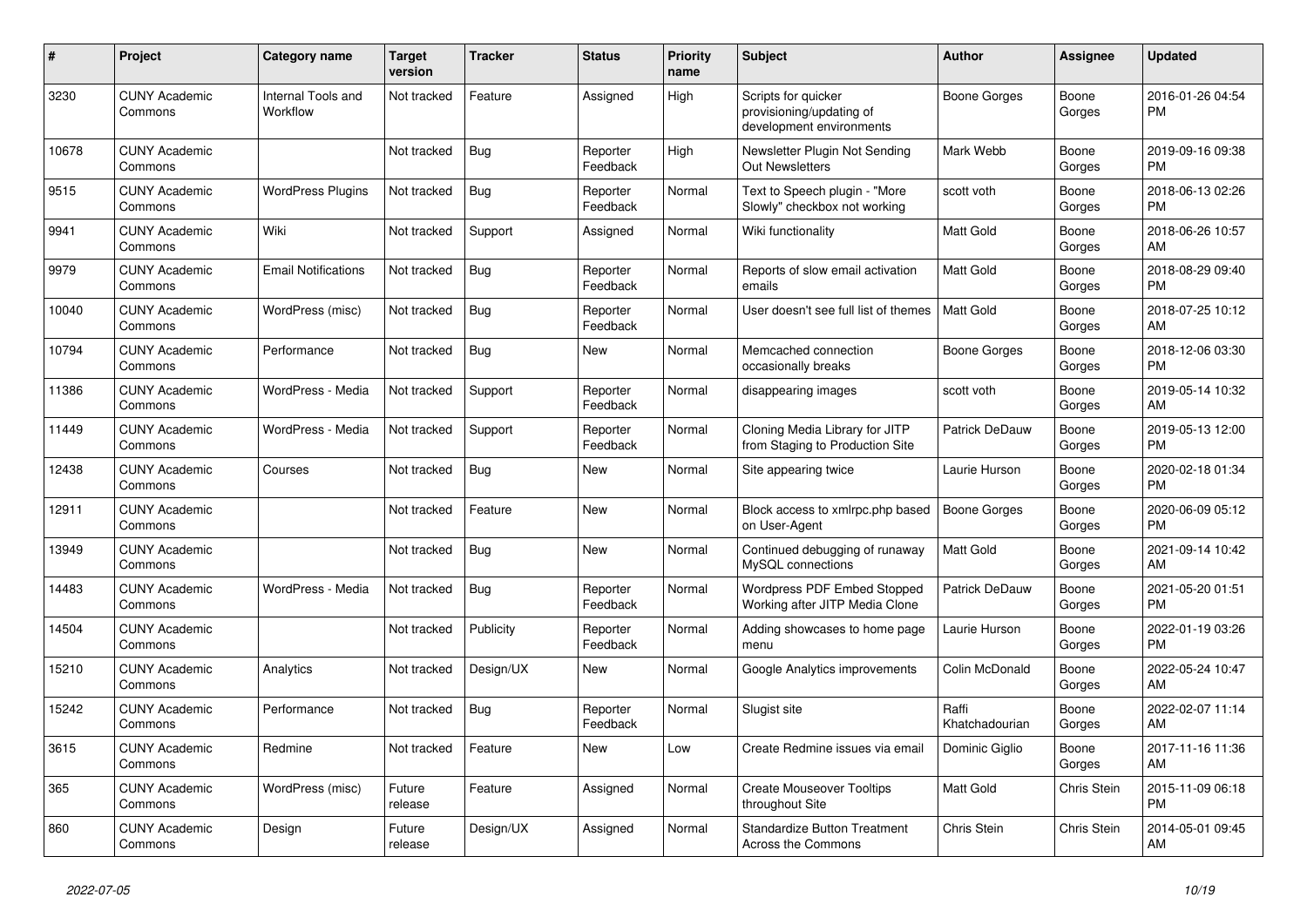| $\#$  | Project                         | <b>Category name</b>     | <b>Target</b><br>version | <b>Tracker</b> | <b>Status</b>        | <b>Priority</b><br>name | <b>Subject</b>                                                      | <b>Author</b>    | <b>Assignee</b>    | <b>Updated</b>                |
|-------|---------------------------------|--------------------------|--------------------------|----------------|----------------------|-------------------------|---------------------------------------------------------------------|------------------|--------------------|-------------------------------|
| 1544  | <b>CUNY Academic</b><br>Commons | Groups (misc)            | Future<br>release        | Feature        | Reporter<br>Feedback | Normal                  | Group Filtering and Sorting                                         | <b>Matt Gold</b> | <b>Chris Stein</b> | 2019-03-01 02:25<br><b>PM</b> |
| 2754  | <b>CUNY Academic</b><br>Commons | Design                   | Future<br>release        | Feature        | Assigned             | Normal                  | Determine strategy for CAC logo<br>handling in top header           | Micki Kaufman    | <b>Chris Stein</b> | 2015-01-05 08:53<br><b>PM</b> |
| 2832  | <b>CUNY Academic</b><br>Commons | <b>Public Portfolio</b>  | Future<br>release        | Feature        | Assigned             | Normal                  | Improve interface for (not)<br>auto-linking profile fields          | Boone Gorges     | Chris Stein        | 2015-01-05 08:52<br><b>PM</b> |
| 2881  | <b>CUNY Academic</b><br>Commons | <b>Public Portfolio</b>  | Future<br>release        | Feature        | Assigned             | Normal                  | Redesign the UX for Profiles                                        | Chris Stein      | Chris Stein        | 2016-10-13 12:45<br><b>PM</b> |
| 3059  | <b>CUNY Academic</b><br>Commons | Group Forums             | Future<br>release        | Design/UX      | <b>New</b>           | Normal                  | Forum Post Permissable Content<br><b>Explanatory Text</b>           | Chris Stein      | Chris Stein        | 2015-04-02 11:27<br>AM        |
| 3330  | <b>CUNY Academic</b><br>Commons | My Commons               | Future<br>release        | Feature        | Assigned             | Normal                  | "Commons Information" tool                                          | Boone Gorges     | Chris Stein        | 2014-09-22 08:46<br><b>PM</b> |
| 3770  | <b>CUNY Academic</b><br>Commons | <b>Public Portfolio</b>  | Future<br>release        | Feature        | Assigned             | Normal                  | Improve Layout/Formatting of<br>Positions Area on Public Portfolios | <b>Matt Gold</b> | Chris Stein        | 2015-04-01 09:17<br><b>PM</b> |
| 5827  | <b>CUNY Academic</b><br>Commons | <b>Public Portfolio</b>  | Future<br>release        | <b>Bug</b>     | Assigned             | Normal                  | Academic Interests square bracket<br>links not working              | scott voth       | Chris Stein        | 2016-08-11 11:59<br><b>PM</b> |
| 9028  | <b>CUNY Academic</b><br>Commons | Onboarding               | Future<br>release        | Feature        | Assigned             | Normal                  | suggest groups to new members<br>during the registration process    | <b>Matt Gold</b> | <b>Chris Stein</b> | 2018-10-24 12:34<br><b>PM</b> |
| 10354 | <b>CUNY Academic</b><br>Commons | <b>Public Portfolio</b>  | Future<br>release        | Feature        | New                  | Normal                  | Opt out of Having a Profile Page                                    | scott voth       | Chris Stein        | 2020-05-12 10:43<br>AM        |
| 3354  | <b>CUNY Academic</b><br>Commons | <b>Group Files</b>       | Future<br>release        | Feature        | Assigned             | Low                     | Allow Group Download of Multiple<br><b>Selected Files</b>           | Matt Gold        | Chris Stein        | 2014-08-01 08:50<br>AM        |
| 8078  | <b>CUNY Academic</b><br>Commons | <b>WordPress Plugins</b> | Future<br>release        | System Upgrade | Assigned             | Normal                  | <b>CommentPress Updates</b>                                         | Margaret Galvan  | Christian<br>Wach  | 2017-05-08 03:49<br><b>PM</b> |
| 13199 | <b>CUNY Academic</b><br>Commons | Group Forums             | Future<br>release        | Feature        | New                  | Normal                  | Favoring Groups over bbPress<br>plugin                              | Colin McDonald   | Colin<br>McDonald  | 2021-11-19 12:28<br>PM        |
| 4438  | <b>CUNY Academic</b><br>Commons | Events                   | Future<br>release        | Bug            | Assigned             | Normal                  | Events Calendar - Export<br><b>Recurring Events</b>                 | scott voth       | Daniel Jones       | 2016-05-23 04:25<br><b>PM</b> |
| 5268  | <b>CUNY Academic</b><br>Commons | Group Forums             | Future<br>release        | <b>Bug</b>     | Assigned             | Normal                  | Long-time to post to multiple<br>groups                             | Luke Waltzer     | Daniel Jones       | 2016-09-07 06:31<br><b>PM</b> |
| 412   | <b>CUNY Academic</b><br>Commons | <b>WordPress Themes</b>  | Future<br>release        | Feature        | Assigned             | Normal                  | <b>Featured Themes</b>                                              | Matt Gold        | Dominic<br>Giglio  | 2015-01-05 08:44<br><b>PM</b> |
| 2167  | <b>CUNY Academic</b><br>Commons | WordPress (misc)         | Future<br>release        | Bug            | Assigned             | Normal                  | CAC-Livestream Plugin Issues                                        | Michael Smith    | Dominic<br>Giglio  | 2015-01-02 03:06<br><b>PM</b> |
| 940   | <b>CUNY Academic</b><br>Commons | Redmine                  | Future<br>release        | Feature        | Assigned             | Low                     | Communication with users after<br>releases                          | <b>Matt Gold</b> | Dominic<br>Giglio  | 2012-09-09 04:36<br><b>PM</b> |
| 1983  | CUNY Academic<br>Commons        | Home Page                | Future<br>release        | Feature        | Assigned             | Low                     | Media Library integration with<br><b>Featured Content plugin</b>    | Boone Gorges     | Dominic<br>Giglio  | 2014-03-17 10:34<br>AM        |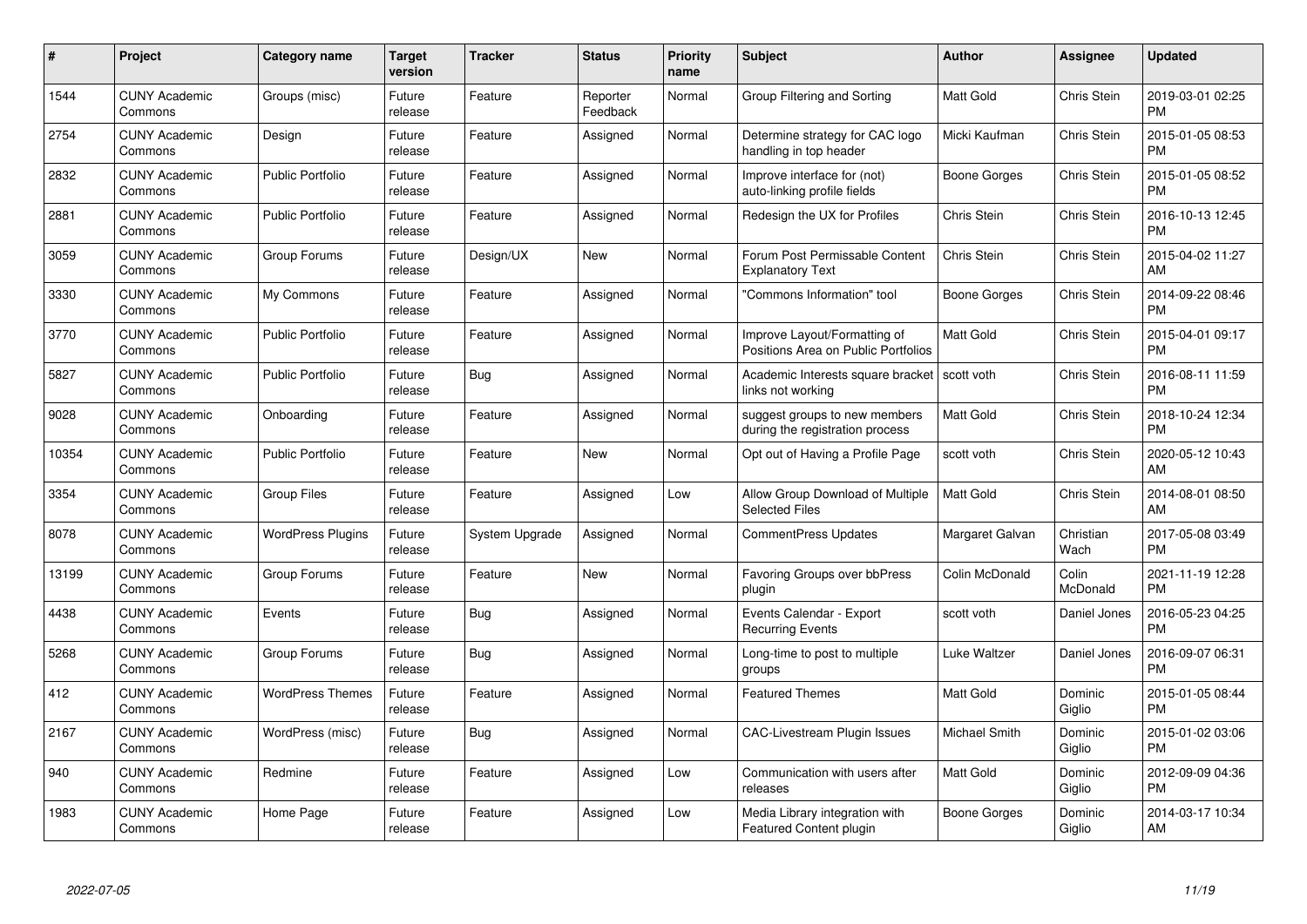| $\#$  | Project                                                                 | Category name                  | <b>Target</b><br>version | <b>Tracker</b> | <b>Status</b>        | <b>Priority</b><br>name | <b>Subject</b>                                                               | <b>Author</b>       | <b>Assignee</b>     | <b>Updated</b>                |
|-------|-------------------------------------------------------------------------|--------------------------------|--------------------------|----------------|----------------------|-------------------------|------------------------------------------------------------------------------|---------------------|---------------------|-------------------------------|
| 12062 | AD/O365 Transition<br>from NonMatric to<br><b>Matriculated Students</b> |                                |                          | Feature        | In Progress          | Normal                  | create solution and console<br>project                                       | Emilio Rodriguez    | Emilio<br>Rodriguez | 2019-11-12 03:56<br><b>PM</b> |
| 9835  | <b>CUNY Academic</b><br>Commons                                         | Group Forums                   | Future<br>release        | Bug            | Assigned             | Normal                  | add a "like" function?                                                       | Marilyn Weber       | <b>Erik Trainer</b> | 2018-06-05 01:49<br><b>PM</b> |
| 13891 | <b>CUNY Academic</b><br>Commons                                         | Internal Tools and<br>Workflow | 2.1.0                    | Feature        | New                  | Normal                  | Migrate automated linting to<br>GitHub Actions                               | Boone Gorges        | Jeremy Felt         | 2022-06-29 11:13<br>AM        |
| 15194 | <b>CUNY Academic</b><br>Commons                                         | Internal Tools and<br>Workflow | 2.1.0                    | Feature        | New                  | Normal                  | PHPCS sniff for un-restored<br>switch to blog() calls                        | Boone Gorges        | Jeremy Felt         | 2022-05-26 10:45<br>AM        |
| 13331 | <b>CUNY Academic</b><br>Commons                                         | Site cloning                   | Future<br>release        | Bug            | New                  | Normal                  | Combine Site Template and Clone<br>operations                                | <b>Boone Gorges</b> | Jeremy Felt         | 2021-11-19 12:39<br><b>PM</b> |
| 12446 | <b>CUNY Academic</b><br>Commons                                         | Groups (misc)                  | Future<br>release        | Feature        | Reporter<br>Feedback | Normal                  | Toggle default site to group forum<br>posting                                | Laurie Hurson       | Laurie Hurson       | 2020-03-10 11:57<br>AM        |
| 8666  | <b>CUNY Academic</b><br>Commons                                         | Teaching                       | Not tracked              | Documentation  | Assigned             | Normal                  | Create Teaching on the Commons<br>Resource Page                              | Matt Gold           | Laurie Hurson       | 2019-09-23 03:16<br><b>PM</b> |
| 11517 | <b>CUNY Academic</b><br>Commons                                         |                                | Not tracked              | Feature        | Assigned             | Normal                  | wp-accessibility plugin should not<br>strip 'target=" blank" by default      | Boone Gorges        | Laurie Hurson       | 2019-09-24 09:57<br>AM        |
| 11879 | <b>CUNY Academic</b><br>Commons                                         |                                | Not tracked              | <b>Bug</b>     | <b>New</b>           | Normal                  | Hypothesis comments appearing<br>on multiple, different pdfs across<br>blogs | Laurie Hurson       | Laurie Hurson       | 2019-09-19 02:39<br><b>PM</b> |
| 14475 | <b>CUNY Academic</b><br>Commons                                         |                                | Not tracked              | Publicity      | <b>New</b>           | Normal                  | <b>OER Showcase Page</b>                                                     | Laurie Hurson       | Laurie Hurson       | 2021-09-14 10:46<br>AM        |
| 5955  | <b>CUNY Academic</b><br>Commons                                         | Outreach                       | Future<br>release        | Feature        | Assigned             | Normal                  | Create auto-newsletter for<br>commons members                                | <b>Matt Gold</b>    | Luke Waltzer        | 2016-08-30 10:34<br>AM        |
| 6078  | <b>CUNY Academic</b><br>Commons                                         | Blogs (BuddyPress)             | Future<br>release        | Feature        | <b>New</b>           | Normal                  | <b>Explore Adding Network Blog</b><br>Metadata Plugin                        | Luke Waltzer        | Luke Waltzer        | 2016-10-11 10:29<br><b>PM</b> |
| 2666  | <b>CUNY Academic</b><br>Commons                                         | About page                     | Not tracked              | Documentation  | Assigned             | Normal                  | <b>Update About Text</b>                                                     | Chris Stein         | Luke Waltzer        | 2016-03-04 11:19<br>AM        |
| 8211  | <b>CUNY Academic</b><br>Commons                                         | <b>WordPress Themes</b>        | Future<br>release        | Feature        | <b>New</b>           | Normal                  | Theme Suggestions: Material<br>Design-Inspired Themes                        | Margaret Galvan     | Margaret<br>Galvan  | 2017-08-07 02:48<br><b>PM</b> |
| 6298  | <b>CUNY Academic</b><br>Commons                                         | <b>User Experience</b>         | Not tracked              | Design/UX      | Assigned             | Normal                  | Examine data from survey                                                     | <b>Matt Gold</b>    | Margaret<br>Galvan  | 2016-10-14 12:16<br><b>PM</b> |
| 7828  | <b>CUNY Academic</b><br>Commons                                         |                                | Not tracked              | Feature        | Assigned             | Normal                  | Theme Assessment 2017                                                        | Margaret Galvan     | Margaret<br>Galvan  | 2017-05-02 10:41<br><b>PM</b> |
| 12392 | <b>CUNY Academic</b><br>Commons                                         | Help/Codex                     | Not tracked              | Documentation  | <b>New</b>           | Normal                  | <b>Updates to Common Commons</b><br>Questions on Help Page                   | scott voth          | Margaret<br>Galvan  | 2020-02-11 10:53<br>AM        |
| 3509  | <b>CUNY Academic</b><br>Commons                                         | Publicity                      | 1.7                      | Publicity      | <b>New</b>           | Normal                  | Create 1.7 digital signage imagery                                           | Micki Kaufman       | Marilyn<br>Weber    | 2014-10-01 12:40<br><b>PM</b> |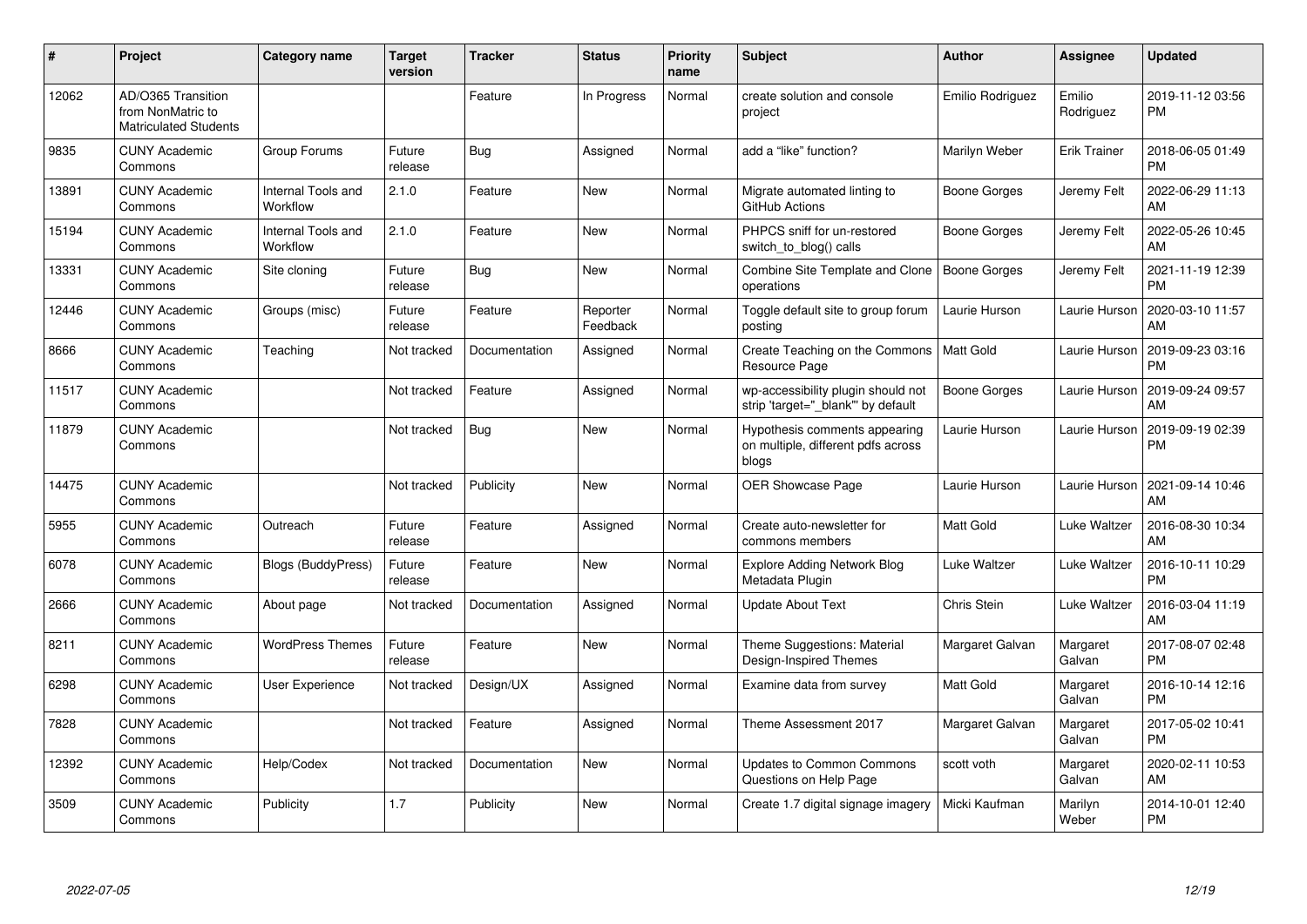| #     | Project                         | <b>Category name</b>     | <b>Target</b><br>version | <b>Tracker</b> | <b>Status</b>        | <b>Priority</b><br>name | <b>Subject</b>                                                                        | <b>Author</b>           | <b>Assignee</b>  | <b>Updated</b>                |
|-------|---------------------------------|--------------------------|--------------------------|----------------|----------------------|-------------------------|---------------------------------------------------------------------------------------|-------------------------|------------------|-------------------------------|
| 8837  | <b>CUNY Academic</b><br>Commons |                          | Not tracked              | Feature        | Assigned             | Normal                  | Create a form to request info from<br>people requesting premium<br>themes and plugins | <b>Matt Gold</b>        | Marilyn<br>Weber | 2017-11-14 03:35<br><b>PM</b> |
| 9420  | <b>CUNY Academic</b><br>Commons | cuny.is                  | Not tracked              | Feature        | <b>New</b>           | Normal                  | Request for http://cuny.is/streams                                                    | Raffi<br>Khatchadourian | Marilyn<br>Weber | 2018-04-02 10:08<br>AM        |
| 12382 | <b>CUNY Academic</b><br>Commons | Membership               | Not tracked              | Support        | <b>New</b>           | Normal                  | Email request change                                                                  | Marilyn Weber           | Marilyn<br>Weber | 2020-02-06 12:56<br><b>PM</b> |
| 2573  | <b>NYCDH Community</b><br>Site  |                          |                          | Feature        | Reporter<br>Feedback | Normal                  | Add dh nyc twitter list feed to site                                                  | Mark Newton             | Matt Gold        | 2013-05-16 11:42<br><b>PM</b> |
| 370   | <b>CUNY Academic</b><br>Commons | Registration             | Future<br>release        | Feature        | Assigned             | High                    | <b>Guest Accounts</b>                                                                 | <b>Matt Gold</b>        | Matt Gold        | 2015-04-09 09:33<br><b>PM</b> |
| 3691  | <b>CUNY Academic</b><br>Commons | <b>WordPress Plugins</b> | Future<br>release        | Bug            | <b>New</b>           | Normal                  | <b>WPMU Domain Mapping</b><br>Debugging on cdev                                       | Raymond Hoh             | Matt Gold        | 2014-12-12 09:04<br>AM        |
| 4225  | <b>CUNY Academic</b><br>Commons | DiRT Integration         | Future<br>release        | Design/UX      | New                  | Normal                  | Add information to DIRT page (in<br>Create a Group)                                   | Samantha Raddatz        | Matt Gold        | 2015-06-26 03:14<br><b>PM</b> |
| 8498  | <b>CUNY Academic</b><br>Commons | <b>WordPress Plugins</b> | Future<br>release        | Feature        | <b>New</b>           | Low                     | <b>Gravity Forms Email Users</b>                                                      | Raffi<br>Khatchadourian | Matt Gold        | 2017-10-13 12:58<br><b>PM</b> |
| 2175  | <b>CUNY Academic</b><br>Commons | WordPress (misc)         | Not tracked              | Support        | Assigned             | Normal                  | Subscibe 2 vs. Jetpack<br>subscription options                                        | local admin             | Matt Gold        | 2016-01-26 04:58<br><b>PM</b> |
| 3657  | <b>CUNY Academic</b><br>Commons | WordPress (misc)         | Not tracked              | Feature        | New                  | Normal                  | Create alert for GC email<br>addresses                                                | <b>Matt Gold</b>        | Matt Gold        | 2016-04-14 11:29<br><b>PM</b> |
| 4972  | <b>CUNY Academic</b><br>Commons | Analytics                | Not tracked              | Bug            | New                  | Normal                  | <b>Newsletter Analytics</b>                                                           | Stephen Real            | Matt Gold        | 2015-12-09 12:54<br><b>PM</b> |
| 8607  | <b>CUNY Academic</b><br>Commons |                          | Not tracked              | Support        | New                  | Normal                  | Paypal?                                                                               | Marilyn Weber           | Matt Gold        | 2018-05-15 01:37<br><b>PM</b> |
| 8898  | <b>CUNY Academic</b><br>Commons | Social Paper             | Not tracked              | Feature        | Assigned             | Normal                  | Usage data on docs and social<br>paper                                                | <b>Matt Gold</b>        | Matt Gold        | 2017-11-16 11:32<br>AM        |
| 9015  | <b>CUNY Academic</b><br>Commons | Groups (misc)            | Not tracked              | Outreach       | Assigned             | Normal                  | Email group admins the email<br>addresses of their groups                             | <b>Matt Gold</b>        | Matt Gold        | 2018-01-02 09:54<br>AM        |
| 10839 | <b>CUNY Academic</b><br>Commons | About page               | Not tracked              | Support        | New                  | Normal                  | <b>Mission Statement Needs</b><br>Revision                                            | scott voth              | Matt Gold        | 2018-12-26 10:58<br>AM        |
| 11493 | <b>CUNY Academic</b><br>Commons | Domain Mapping           | Not tracked              | Support        | Reporter<br>Feedback | Normal                  | Domain Mapping Request - Talia<br>Schaffer                                            | scott voth              | Matt Gold        | 2019-08-06 08:39<br>AM        |
| 11545 | <b>CUNY Academic</b><br>Commons | <b>WordPress Plugins</b> | Not tracked              | Support        | New                  | Normal                  | Twitter searches in WordPress                                                         | Gina Cherry             | Matt Gold        | 2019-09-23 01:03<br><b>PM</b> |
| 12484 | <b>CUNY Academic</b><br>Commons |                          | Not tracked              | Support        | Reporter<br>Feedback | Normal                  | Sign up Code for COIL Course<br>starting in March                                     | Laurie Hurson           | Matt Gold        | 2020-03-02 02:26<br><b>PM</b> |
| 8902  | <b>CUNY Academic</b><br>Commons | Design                   | Not tracked              | Feature        | Assigned             | Normal                  | Report back on research on<br><b>BuddyPress themes</b>                                | Matt Gold               | Michael Smith    | 2017-11-10 12:31<br><b>PM</b> |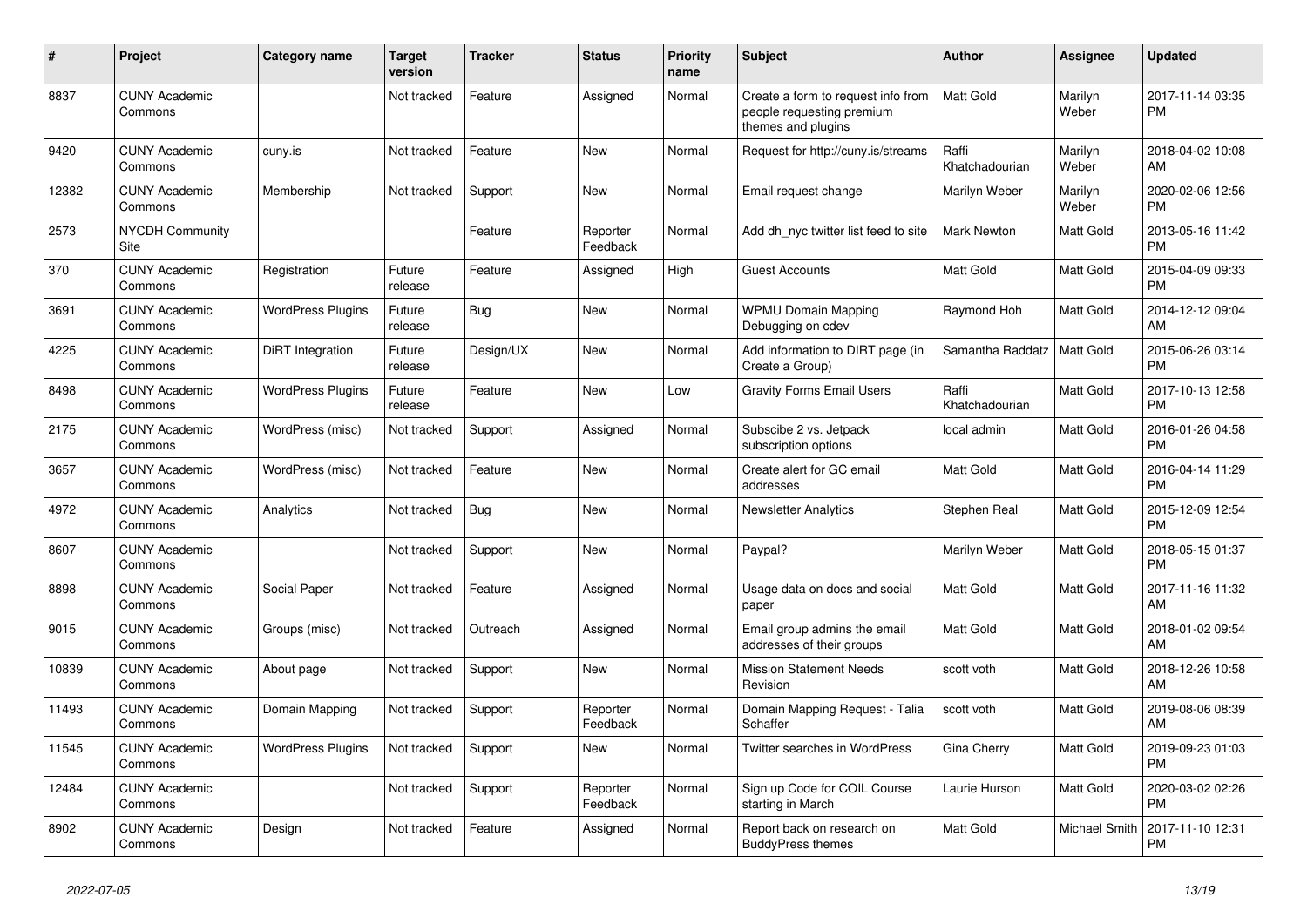| #     | Project                         | <b>Category name</b>     | <b>Target</b><br>version | <b>Tracker</b> | <b>Status</b>        | Priority<br>name | <b>Subject</b>                                                                       | <b>Author</b>           | Assignee           | <b>Updated</b>                |
|-------|---------------------------------|--------------------------|--------------------------|----------------|----------------------|------------------|--------------------------------------------------------------------------------------|-------------------------|--------------------|-------------------------------|
| 3506  | <b>CUNY Academic</b><br>Commons | Publicity                | 1.7                      | Publicity      | <b>New</b>           | Normal           | Prepare 1.7 email messaging                                                          | Micki Kaufman           | Micki<br>Kaufman   | 2014-10-01 12:36<br><b>PM</b> |
| 7624  | <b>CUNY Academic</b><br>Commons | BuddyPress (misc)        | Future<br>release        | Design/UX      | <b>New</b>           | Normal           | <b>BP</b> Notifications                                                              | Luke Waltzer            | Paige Dupont       | 2017-02-08 10:43<br><b>PM</b> |
| 6392  | <b>CUNY Academic</b><br>Commons | Group Forums             | Future<br>release        | Design/UX      | Assigned             | Low              | Composition/Preview Panes in<br>Forum Posts                                          | Luke Waltzer            | Paige Dupont       | 2016-10-21 04:26<br><b>PM</b> |
| 11393 | <b>CUNY Academic</b><br>Commons |                          | Not tracked              | Publicity      | New                  | Normal           | After 1.15 release, ceate a hero<br>slide and post about adding a site<br>to a group | scott voth              | Patrick<br>Sweeney | 2019-05-14 10:32<br>AM        |
| 13457 | <b>CUNY Academic</b><br>Commons | Group Forums             | 2.0.3                    | Bug            | New                  | High             | Forum post not sending<br>notifications                                              | Filipa Calado           | Raymond<br>Hoh     | 2022-06-29 11:32<br>AM        |
| 11649 | <b>CUNY Academic</b><br>Commons | <b>WordPress Plugins</b> | 2.0.3                    | Bug            | In Progress          | Normal           | CC license displayed on every<br>page                                                | Gina Cherry             | Raymond<br>Hoh     | 2022-06-29 11:32<br>AM        |
| 16319 | <b>CUNY Academic</b><br>Commons | <b>WordPress Plugins</b> | 2.0.3                    | <b>Bug</b>     | New                  | Normal           | Request for Events Calendar Pro<br>5.14.2 update                                     | Raymond Hoh             | Raymond<br>Hoh     | 2022-07-01 04:16<br><b>PM</b> |
| 15516 | <b>CUNY Academic</b><br>Commons | <b>WordPress Plugins</b> |                          | Bug            | Reporter<br>Feedback | Normal           | Can't publish or save draft of post<br>on wordpress.com                              | Raffi<br>Khatchadourian | Raymond<br>Hoh     | 2022-03-02 05:52<br><b>PM</b> |
| 16110 | <b>CUNY Academic</b><br>Commons |                          |                          | Support        | Reporter<br>Feedback | Normal           | remove Creative Commons<br>license from pages?                                       | Marilyn Weber           | Raymond<br>Hoh     | 2022-05-17 06:11<br><b>PM</b> |
| 16177 | <b>CUNY Academic</b><br>Commons | Reply By Email           |                          | Bug            | <b>New</b>           | Normal           | Switch to Inbound mode for RBE                                                       | Raymond Hoh             | Raymond<br>Hoh     | 2022-05-30 04:32<br><b>PM</b> |
| 16245 | <b>CUNY Academic</b><br>Commons | WordPress (misc)         |                          | Bug            | Reporter<br>Feedback | Normal           | Save Button missing on<br>WordPress Profile page                                     | scott voth              | Raymond<br>Hoh     | 2022-06-16 03:09<br><b>PM</b> |
| 2571  | <b>NYCDH Community</b><br>Site  |                          |                          | Feature        | Assigned             | Normal           | Add Google custom search box to<br>homepage                                          | <b>Mark Newton</b>      | Raymond<br>Hoh     | 2013-05-18 07:49<br><b>PM</b> |
| 2574  | <b>NYCDH Community</b><br>Site  |                          |                          | Feature        | Assigned             | Normal           | Add Way to Upload Files to<br>Groups                                                 | <b>Mark Newton</b>      | Raymond<br>Hoh     | 2013-05-18 07:46<br><b>PM</b> |
| 8992  | <b>NYCDH Community</b><br>Site  |                          |                          | Bug            | Assigned             | Normal           | Multiple RBE error reports                                                           | <b>Matt Gold</b>        | Raymond<br>Hoh     | 2017-12-11 05:43<br><b>PM</b> |
| 13946 | <b>CUNY Academic</b><br>Commons | <b>WordPress Plugins</b> | 2.1.0                    | Support        | Assigned             | Normal           | <b>Custom Embed handler For</b><br>OneDrive files                                    | scott voth              | Raymond<br>Hoh     | 2022-05-26 10:46<br>AM        |
| 5691  | <b>CUNY Academic</b><br>Commons | Blogs (BuddyPress)       | Future<br>release        | <b>Bug</b>     | Assigned             | High             | Differing numbers on Sites display                                                   | <b>Matt Gold</b>        | Raymond<br>Hoh     | 2016-06-13 01:37<br><b>PM</b> |
| 3192  | <b>CUNY Academic</b><br>Commons | Group Forums             | Future<br>release        | Feature        | Assigned             | Normal           | Customizable forum views for<br>bbPress 2.x group forums                             | Boone Gorges            | Raymond<br>Hoh     | 2015-11-09 12:47<br><b>PM</b> |
| 3492  | <b>CUNY Academic</b><br>Commons | <b>WordPress Themes</b>  | Future<br>release        | Support        | Assigned             | Normal           | Add CBOX theme to the<br>Commons                                                     | scott voth              | Raymond<br>Hoh     | 2014-10-08 05:55<br><b>PM</b> |
| 3517  | <b>CUNY Academic</b><br>Commons | My Commons               | Future<br>release        | Feature        | Assigned             | Normal           | Mute/Unmute My Commons<br>updates                                                    | <b>Matt Gold</b>        | Raymond<br>Hoh     | 2015-11-09 01:19<br><b>PM</b> |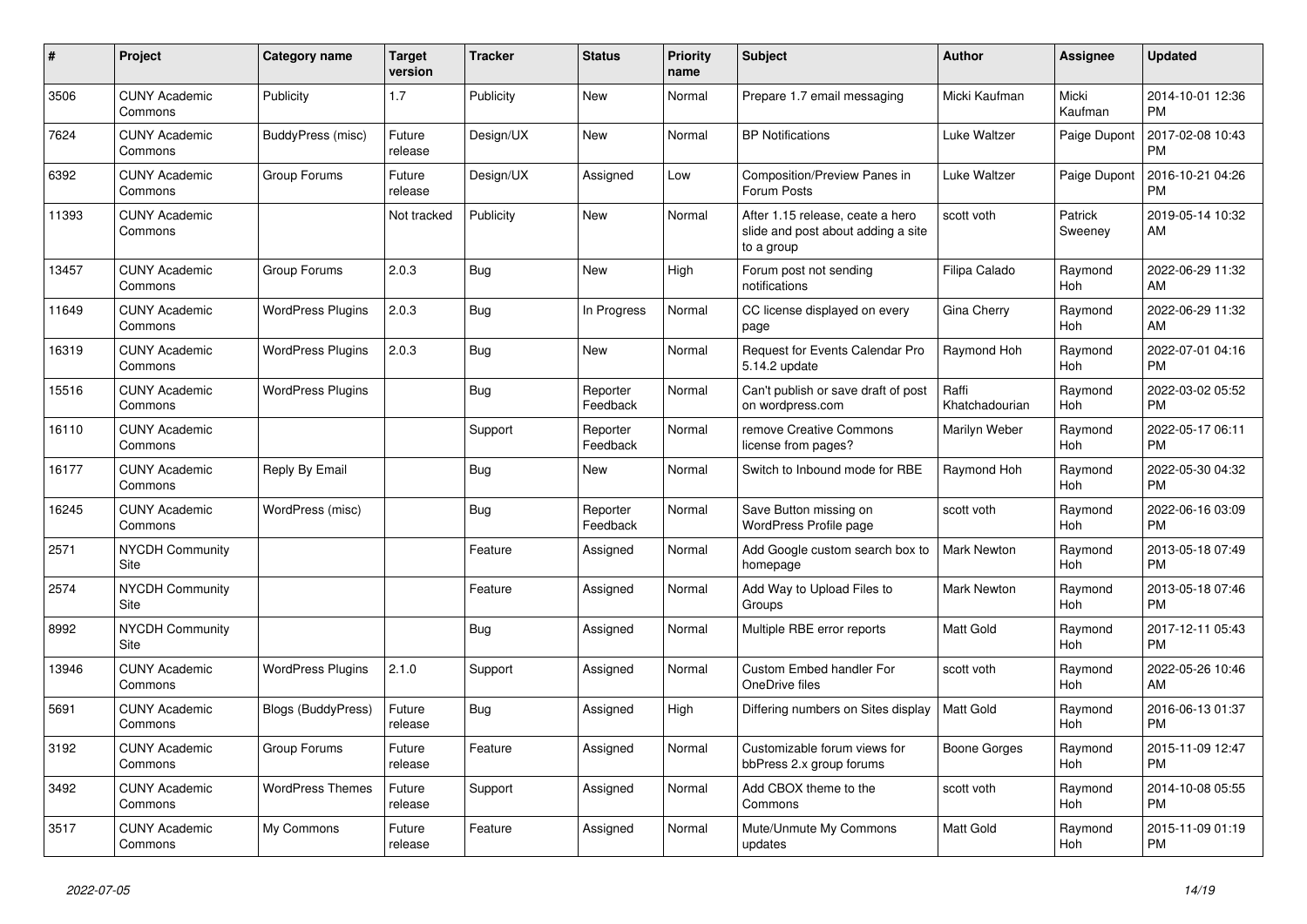| #     | Project                         | <b>Category name</b>       | <b>Target</b><br>version | <b>Tracker</b> | <b>Status</b>        | <b>Priority</b><br>name | Subject                                                                       | Author                  | <b>Assignee</b> | <b>Updated</b>                |
|-------|---------------------------------|----------------------------|--------------------------|----------------|----------------------|-------------------------|-------------------------------------------------------------------------------|-------------------------|-----------------|-------------------------------|
| 3536  | <b>CUNY Academic</b><br>Commons | My Commons                 | Future<br>release        | Feature        | Assigned             | Normal                  | Infinite Scroll on My Commons<br>page                                         | <b>Matt Gold</b>        | Raymond<br>Hoh  | 2015-04-13 04:42<br>PM.       |
| 3577  | <b>CUNY Academic</b><br>Commons | My Commons                 | Future<br>release        | Design/UX      | Assigned             | Normal                  | Replies to items in My Commons                                                | <b>Matt Gold</b>        | Raymond<br>Hoh  | 2015-04-09 05:19<br><b>PM</b> |
| 3662  | <b>CUNY Academic</b><br>Commons | <b>SEO</b>                 | Future<br>release        | Feature        | Assigned             | Normal                  | Duplicate Content/SEO/Google<br>issues                                        | Matt Gold               | Raymond<br>Hoh  | 2015-04-13 04:37<br><b>PM</b> |
| 3939  | <b>CUNY Academic</b><br>Commons | <b>WordPress Plugins</b>   | Future<br>release        | Bug            | Hold                 | Normal                  | Activity stream support for<br>Co-Authors Plus plugin                         | Raymond Hoh             | Raymond<br>Hoh  | 2015-11-09 06:13<br><b>PM</b> |
| 4388  | <b>CUNY Academic</b><br>Commons | WordPress (misc)           | Future<br>release        | Bug            | Assigned             | Normal                  | Repeated request for<br>authentication.                                       | Alice.Lynn<br>McMichael | Raymond<br>Hoh  | 2015-08-11 07:35<br><b>PM</b> |
| 5282  | <b>CUNY Academic</b><br>Commons | Social Paper               | Future<br>release        | Bug            | New                  | Normal                  | Replying via email directs to paper<br>but not individual comment.            | Marilyn Weber           | Raymond<br>Hoh  | 2016-03-02 01:48<br><b>PM</b> |
| 7115  | <b>CUNY Academic</b><br>Commons | Groups (misc)              | Future<br>release        | Feature        | Reporter<br>Feedback | Normal                  | make licensing info clear during<br>group creation                            | Matt Gold               | Raymond<br>Hoh  | 2020-12-08 11:32<br>AM        |
| 10659 | <b>CUNY Academic</b><br>Commons | Group Forums               | Future<br>release        | Feature        | Assigned             | Normal                  | Post to multiple groups via email                                             | <b>Matt Gold</b>        | Raymond<br>Hoh  | 2018-11-15 12:54<br>AM        |
| 11243 | <b>CUNY Academic</b><br>Commons | BuddyPress (misc)          | Future<br>release        | Bug            | New                  | Normal                  | Audit bp-custom.php                                                           | Raymond Hoh             | Raymond<br>Hoh  | 2022-04-26 11:59<br>AM        |
| 13358 | <b>CUNY Academic</b><br>Commons | Group Forums               | Future<br>release        | Feature        | New                  | Normal                  | Improved UI for group forum<br>threading settings                             | Boone Gorges            | Raymond<br>Hoh  | 2021-11-19 12:27<br><b>PM</b> |
| 14496 | <b>CUNY Academic</b><br>Commons | Domain Mapping             | Future<br>release        | Bug            | New                  | Normal                  | Mapped domain SSO uses<br>third-party cookies                                 | Raymond Hoh             | Raymond<br>Hoh  | 2021-05-24 04:03<br><b>PM</b> |
| 333   | <b>CUNY Academic</b><br>Commons | <b>Email Notifications</b> | Future<br>release        | Feature        | Assigned             | Low                     | Delay Forum Notification Email<br>Delivery Until After Editing Period<br>Ends | Matt Gold               | Raymond<br>Hoh  | 2015-11-09 06:01<br><b>PM</b> |
| 1192  | <b>CUNY Academic</b><br>Commons | <b>Group Files</b>         | Future<br>release        | Feature        | Assigned             | Low                     | When posting group files, allow<br>users to add a category without<br>saving  | <b>Matt Gold</b>        | Raymond<br>Hoh  | 2015-11-09 05:53<br><b>PM</b> |
| 4535  | <b>CUNY Academic</b><br>Commons | My Commons                 | Future<br>release        | Bug            | <b>New</b>           | Low                     | My Commons filter issue                                                       | scott voth              | Raymond<br>Hoh  | 2015-09-01 11:17<br>AM        |
| 5016  | <b>CUNY Academic</b><br>Commons | Events                     | Future<br>release        | Feature        | Assigned             | Low                     | Allow comments to be posted on<br>events                                      | Matt Gold               | Raymond<br>Hoh  | 2019-03-01 02:23<br><b>PM</b> |
| 6749  | <b>CUNY Academic</b><br>Commons | Events                     | Future<br>release        | Bug            | New                  | Low                     | BPEO iCal request can trigger<br>very large number of DB queries              | Boone Gorges            | Raymond<br>Hoh  | 2016-11-15 10:09<br><b>PM</b> |
| 11971 | <b>CUNY Academic</b><br>Commons | <b>Email Notifications</b> | Future<br>release        | Bug            | Reporter<br>Feedback | Low                     | Pictures obscured in emailed post<br>notifications                            | Marilyn Weber           | Raymond<br>Hoh  | 2019-11-21 01:14<br><b>PM</b> |
| 6644  | <b>CUNY Academic</b><br>Commons |                            | Not tracked              | Bug            | Reporter<br>Feedback | High                    | White Screen at Login Pge                                                     | Luke Waltzer            | Raymond<br>Hoh  | 2016-11-21 10:34<br><b>PM</b> |
| 3369  | <b>CUNY Academic</b><br>Commons | Reply By Email             | Not tracked              | Outreach       | Hold                 | Normal                  | Release reply by email to WP<br>plugin directory                              | Matt Gold               | Raymond<br>Hoh  | 2016-03-01 12:46<br><b>PM</b> |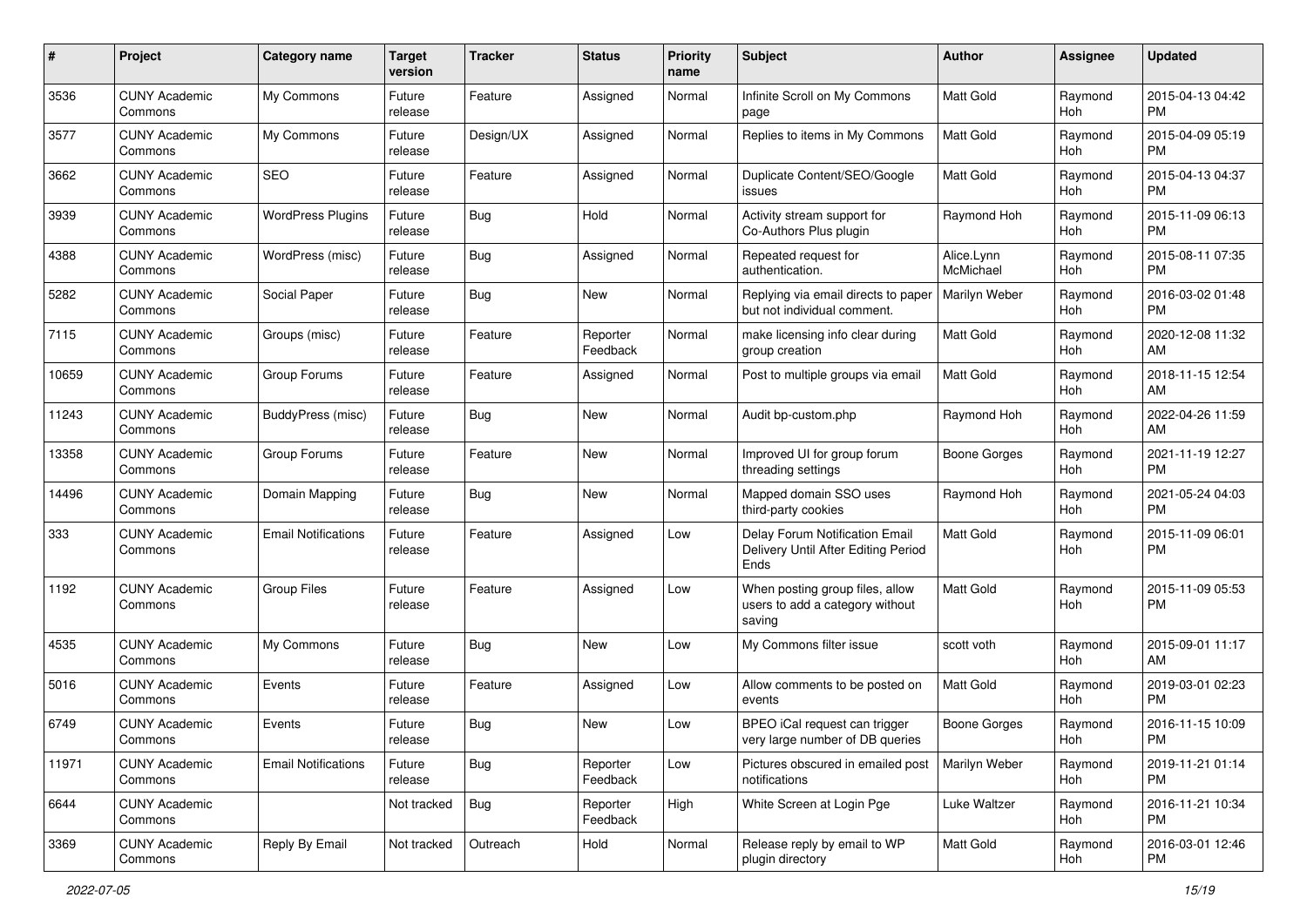| $\#$  | Project                         | <b>Category name</b>     | Target<br>version | <b>Tracker</b> | <b>Status</b>        | Priority<br>name | <b>Subject</b>                                                  | Author           | <b>Assignee</b> | <b>Updated</b>                |
|-------|---------------------------------|--------------------------|-------------------|----------------|----------------------|------------------|-----------------------------------------------------------------|------------------|-----------------|-------------------------------|
| 6671  | <b>CUNY Academic</b><br>Commons | Reply By Email           | Not tracked       | Bug            | Assigned             | Normal           | "Post too often" RBE error<br>message                           | <b>Matt Gold</b> | Raymond<br>Hoh  | 2016-11-11 09:55<br>AM        |
| 6995  | <b>CUNY Academic</b><br>Commons | Home Page                | Not tracked       | Bug            | Assigned             | Normal           | member filter on homepage not<br>workina                        | <b>Matt Gold</b> | Raymond<br>Hoh  | 2016-12-11 09:46<br><b>PM</b> |
| 7928  | <b>CUNY Academic</b><br>Commons | Group Forums             | Not tracked       | Bug            | New                  | Normal           | Duplicate Forum post                                            | Luke Waltzer     | Raymond<br>Hoh  | 2017-04-11 09:27<br><b>PM</b> |
| 8976  | <b>CUNY Academic</b><br>Commons | Reply By Email           | Not tracked       | Feature        | Assigned             | Normal           | Package RBE new topics posting?                                 | <b>Matt Gold</b> | Raymond<br>Hoh  | 2017-12-04 02:34<br><b>PM</b> |
| 8991  | <b>CUNY Academic</b><br>Commons | Reply By Email           | Not tracked       | Bug            | Hold                 | Normal           | RBE duplicate email message<br>issue                            | <b>Matt Gold</b> | Raymond<br>Hoh  | 2018-02-18 08:53<br><b>PM</b> |
| 9060  | <b>CUNY Academic</b><br>Commons | Commons In A Box         | Not tracked       | Bug            | Hold                 | Normal           | Problems with CBox image library<br>upload                      | Lisa Rhody       | Raymond<br>Hoh  | 2018-01-10 03:26<br><b>PM</b> |
| 9346  | <b>CUNY Academic</b><br>Commons | WordPress (misc)         | Not tracked       | Bug            | <b>New</b>           | Normal           | Clone cetls.bmcc.cuny.edu for<br>development                    | Owen Roberts     | Raymond<br>Hoh  | 2018-03-06 05:35<br><b>PM</b> |
| 9729  | <b>CUNY Academic</b><br>Commons | <b>SEO</b>               | Not tracked       | Support        | <b>New</b>           | Normal           | 503 Errors showing on<br>newlaborforum.cuny.edu                 | Diane Krauthamer | Raymond<br>Hoh  | 2018-05-22 04:48<br><b>PM</b> |
| 10262 | <b>CUNY Academic</b><br>Commons |                          | Not tracked       | Bug            | Reporter<br>Feedback | Normal           | Newsletter Plugin: Broken Image<br>at Bottom of All Newsletters | Mark Webb        | Raymond<br>Hoh  | 2018-08-30 05:17<br><b>PM</b> |
| 11149 | <b>CUNY Academic</b><br>Commons |                          | Not tracked       | Support        | Reporter<br>Feedback | Normal           | comments getting blocked                                        | Marilyn Weber    | Raymond<br>Hoh  | 2019-03-26 11:40<br>AM        |
| 11624 | <b>CUNY Academic</b><br>Commons | WordPress (misc)         | Not tracked       | Support        | New                  | Normal           | Change pages into posts or swap<br>database for a Commons site? | Stephen Klein    | Raymond<br>Hoh  | 2019-07-09 11:04<br>AM        |
| 12004 | <b>CUNY Academic</b><br>Commons |                          | Not tracked       | Support        | Reporter<br>Feedback | Normal           | Notifications for spam blog<br>comments                         | Gina Cherry      | Raymond<br>Hoh  | 2019-11-01 12:05<br><b>PM</b> |
| 12741 | <b>CUNY Academic</b><br>Commons | <b>WordPress Plugins</b> | Not tracked       | Support        | Reporter<br>Feedback | Normal           | Tableau Public Viz Block                                        | Marilyn Weber    | Raymond<br>Hoh  | 2020-05-12 11:00<br>AM        |
| 13286 | <b>CUNY Academic</b><br>Commons |                          | Not tracked       | Support        | New                  | Normal           | problem connecting with<br>WordPress app                        | Marilyn Weber    | Raymond<br>Hoh  | 2020-09-08 11:16<br>AM        |
| 13328 | <b>CUNY Academic</b><br>Commons | Group Forums             | Not tracked       | <b>Bug</b>     | Reporter<br>Feedback | Normal           | cross-posting in two related<br>groups                          | Marilyn Weber    | Raymond<br>Hoh  | 2020-09-15 10:39<br><b>PM</b> |
| 13430 | <b>CUNY Academic</b><br>Commons | Reply By Email           | Not tracked       | Bug            | New                  | Normal           | Delay in RBE                                                    | Luke Waltzer     | Raymond<br>Hoh  | 2020-10-13 11:16<br>AM        |
| 14983 | <b>CUNY Academic</b><br>Commons | WordPress (misc)         | Not tracked       | Support        | Reporter<br>Feedback | Normal           | "Read More" tag not working                                     | Rebecca Krisel   | Raymond<br>Hoh  | 2021-11-23 01:17<br><b>PM</b> |
| 14994 | <b>CUNY Academic</b><br>Commons | cdev.gc.cuny.edu         | Not tracked       | Support        | In Progress          | Normal           | Clear Cache on CDEV                                             | scott voth       | Raymond<br>Hoh  | 2021-12-07 03:51<br><b>PM</b> |
| 497   | CUNY Academic<br>Commons        | <b>WordPress Plugins</b> | Future<br>release | Feature        | Assigned             | Normal           | Drag and Drop Ordering on<br><b>Gallery Post Plugin</b>         | <b>Matt Gold</b> | Ron Rennick     | 2015-11-09 06:18<br>PM        |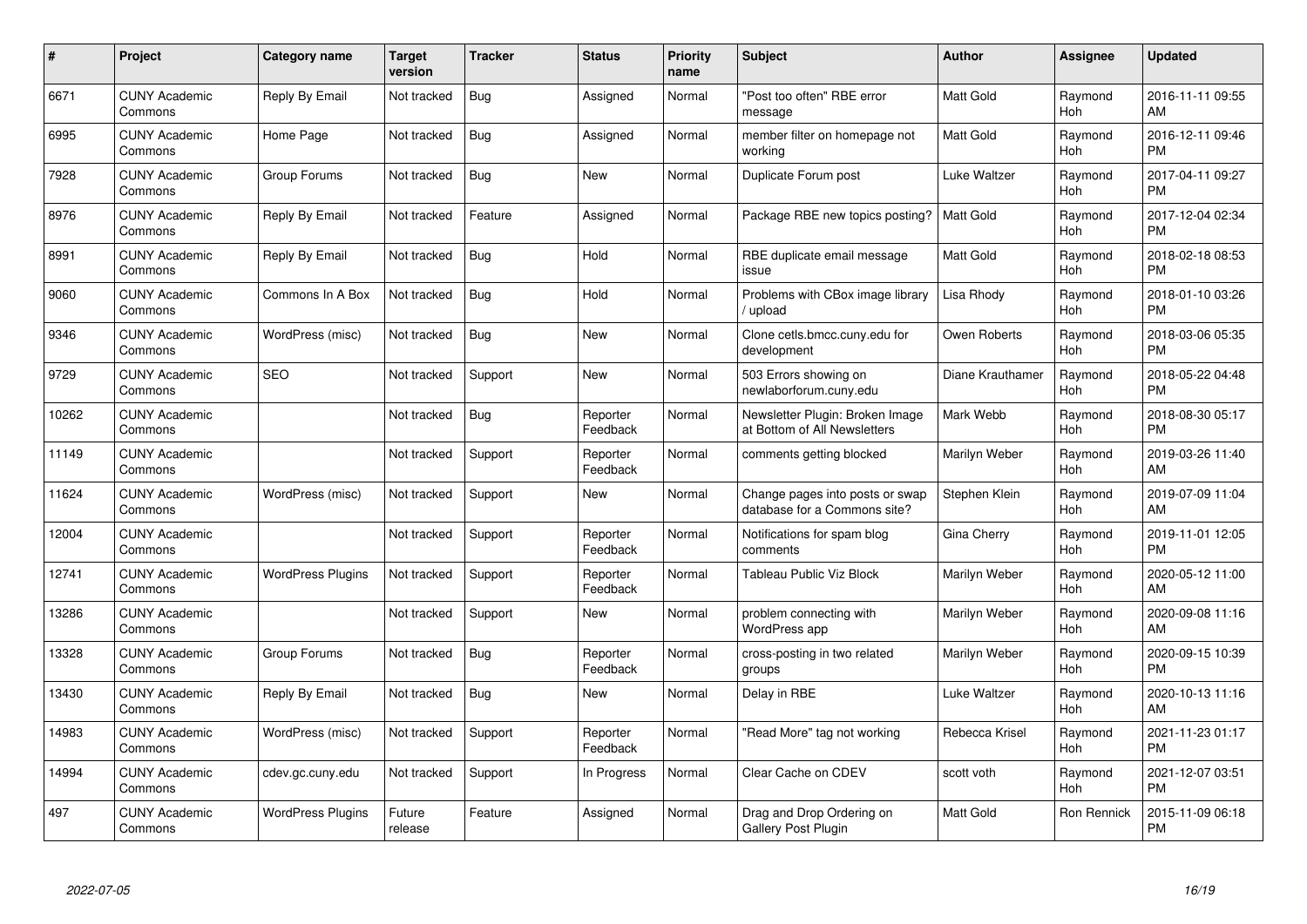| $\#$ | Project                         | <b>Category name</b>    | <b>Target</b><br>version | <b>Tracker</b> | <b>Status</b>        | <b>Priority</b><br>name | <b>Subject</b>                                                        | <b>Author</b>           | <b>Assignee</b>     | <b>Updated</b>                |
|------|---------------------------------|-------------------------|--------------------------|----------------|----------------------|-------------------------|-----------------------------------------------------------------------|-------------------------|---------------------|-------------------------------|
| 308  | <b>CUNY Academic</b><br>Commons | Registration            | Future<br>release        | Feature        | <b>New</b>           | Normal                  | Group recommendations for<br>signup process                           | Boone Gorges            | Samantha<br>Raddatz | 2015-11-09 05:07<br><b>PM</b> |
| 481  | <b>CUNY Academic</b><br>Commons | Groups (misc)           | Future<br>release        | Feature        | Assigned             | Normal                  | ability to archive inactive groups<br>and blogs                       | Michael Mandiberg       | Samantha<br>Raddatz | 2015-11-09 05:56<br><b>PM</b> |
| 653  | <b>CUNY Academic</b><br>Commons | Group Blogs             | Future<br>release        | Feature        | Assigned             | Normal                  | Redesign Integration of Groups<br>and Blogs                           | Matt Gold               | Samantha<br>Raddatz | 2015-11-09 05:40<br><b>PM</b> |
| 1105 | <b>CUNY Academic</b><br>Commons | WordPress (misc)        | Future<br>release        | Feature        | Assigned             | Normal                  | Rephrase Blog Privacy Options                                         | Matt Gold               | Samantha<br>Raddatz | 2015-11-09 06:19<br><b>PM</b> |
| 3458 | <b>CUNY Academic</b><br>Commons | Groups (misc)           | Future<br>release        | Feature        | Assigned             | Normal                  | Filter Members of Group by<br>Campus                                  | Michael Smith           | Samantha<br>Raddatz | 2014-09-26 08:32<br><b>PM</b> |
| 3473 | <b>CUNY Academic</b><br>Commons | <b>User Experience</b>  | Future<br>release        | Feature        | Assigned             | Normal                  | Commons profile: Add help info<br>about "Positions" replacing "title" | Keith Miyake            | Samantha<br>Raddatz | 2015-11-09 02:28<br><b>PM</b> |
| 4221 | <b>CUNY Academic</b><br>Commons | Group Forums            | Future<br>release        | Design/UX      | Assigned             | Normal                  | Add 'Number of Posts' display<br>option to Forum page                 | Samantha Raddatz        | Samantha<br>Raddatz | 2015-06-26 02:21<br><b>PM</b> |
| 4226 | <b>CUNY Academic</b><br>Commons | <b>BuddyPress Docs</b>  | Future<br>release        | Design/UX      | <b>New</b>           | Normal                  | Add option to connect a Doc with<br>a Group                           | Samantha Raddatz        | Samantha<br>Raddatz | 2015-09-09 04:08<br><b>PM</b> |
| 4253 | <b>CUNY Academic</b><br>Commons | <b>Public Portfolio</b> | Future<br>release        | Design/UX      | <b>New</b>           | Normal                  | Encourage users to add portfolio<br>content                           | Samantha Raddatz        | Samantha<br>Raddatz | 2015-07-07 11:32<br>AM        |
| 4404 | <b>CUNY Academic</b><br>Commons | <b>Public Portfolio</b> | Future<br>release        | Design/UX      | Assigned             | Normal                  | Change color of permissions info<br>on portfolio editing interface    | <b>Matt Gold</b>        | Samantha<br>Raddatz | 2015-08-11 05:28<br><b>PM</b> |
| 4622 | <b>CUNY Academic</b><br>Commons | <b>Public Portfolio</b> | Future<br>release        | Design/UX      | <b>New</b>           | Normal                  | <b>Profile Visibility Settings</b>                                    | Samantha Raddatz        | Samantha<br>Raddatz | 2015-09-21 12:18<br><b>PM</b> |
| 4661 | <b>CUNY Academic</b><br>Commons | <b>User Experience</b>  | Future<br>release        | <b>Bug</b>     | Assigned             | Normal                  | <b>Simplify Events text</b>                                           | <b>Matt Gold</b>        | Samantha<br>Raddatz | 2015-10-02 09:06<br><b>PM</b> |
| 5183 | <b>CUNY Academic</b><br>Commons | Social Paper            | Future<br>release        | Design/UX      | New                  | Normal                  | Creating a new paper when<br>viewing an existing paper                | Raffi<br>Khatchadourian | Samantha<br>Raddatz | 2016-02-02 12:09<br><b>PM</b> |
| 5225 | <b>CUNY Academic</b><br>Commons | Registration            | Future<br>release        | Feature        | Assigned             | Normal                  | On-boarding Issues                                                    | Luke Waltzer            | Samantha<br>Raddatz | 2016-02-12 02:58<br><b>PM</b> |
| 5397 | <b>CUNY Academic</b><br>Commons | Social Paper            | Future<br>release        | Feature        | New                  | Normal                  | frustrating to have to<br>enable/disable in SP                        | Marilyn Weber           | Samantha<br>Raddatz | 2016-04-20 03:39<br><b>PM</b> |
| 310  | <b>CUNY Academic</b><br>Commons | BuddyPress (misc)       | Future<br>release        | Feature        | Assigned             | Low                     | <b>Friend Request Email</b>                                           | Matt Gold               | Samantha<br>Raddatz | 2015-11-09 05:08<br><b>PM</b> |
| 1456 | <b>CUNY Academic</b><br>Commons | Group Invitations       | Future<br>release        | Feature        | Reporter<br>Feedback | Low                     | Invite to Group Button from Profile<br>Field                          | Matt Gold               | Samantha<br>Raddatz | 2015-11-09 05:59<br><b>PM</b> |
| 5050 | <b>CUNY Academic</b><br>Commons | Social Paper            | Future<br>release        | Feature        | New                  | Low                     | Making comments visible in SP<br>editing mode (SP suggestion #1)      | Marilyn Weber           | Samantha<br>Raddatz | 2019-09-17 11:10<br><b>PM</b> |
| 5053 | <b>CUNY Academic</b><br>Commons | Social Paper            | Future<br>release        | Feature        | <b>New</b>           | Low                     | Scrollable menu to add readers<br>(SP suggestion #4)                  | Marilyn Weber           | Samantha<br>Raddatz | 2016-04-21 05:21<br><b>PM</b> |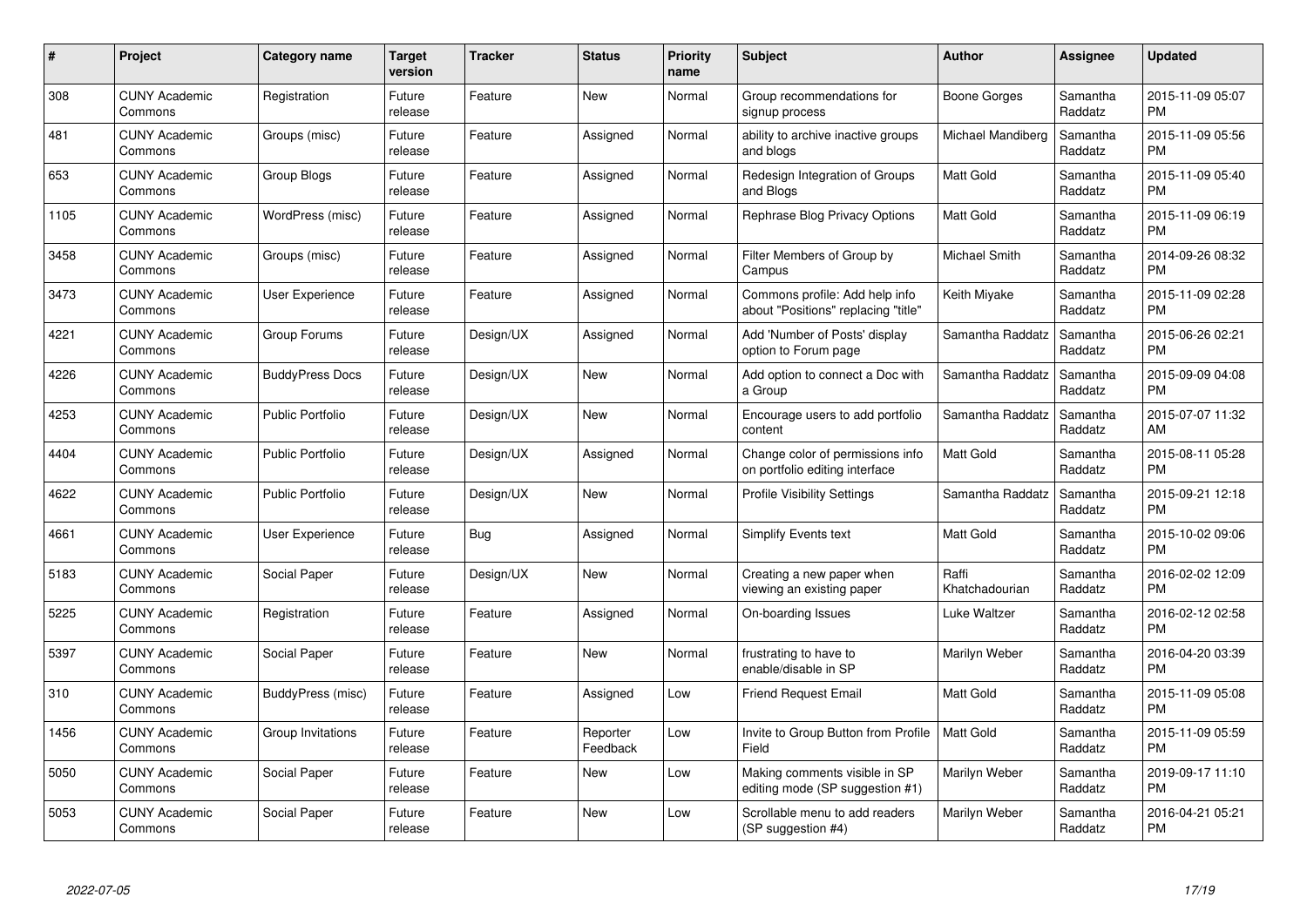| #     | Project                         | <b>Category name</b>        | <b>Target</b><br>version | <b>Tracker</b> | <b>Status</b>        | <b>Priority</b><br>name | <b>Subject</b>                                                                                                                                        | Author           | <b>Assignee</b>     | <b>Updated</b>                |
|-------|---------------------------------|-----------------------------|--------------------------|----------------|----------------------|-------------------------|-------------------------------------------------------------------------------------------------------------------------------------------------------|------------------|---------------------|-------------------------------|
| 5058  | <b>CUNY Academic</b><br>Commons | Social Paper                | Future<br>release        | Feature        | <b>New</b>           | Low                     | Can there be a clearer signal that<br>even when comments have<br>already been made you add<br>comments by clicking on the side?<br>(SP suggestion #5) | Marilyn Weber    | Samantha<br>Raddatz | 2016-02-11 10:24<br><b>PM</b> |
| 4027  | <b>CUNY Academic</b><br>Commons | Commons In A Box            | Not tracked              | Design/UX      | Assigned             | Normal                  | Usability review of CBOX update<br>procedures                                                                                                         | <b>Matt Gold</b> | Samantha<br>Raddatz | 2015-05-11 06:36<br><b>PM</b> |
| 4235  | <b>CUNY Academic</b><br>Commons |                             | Not tracked              | Design/UX      | Assigned             | Normal                  | Explore user experience around<br>comments on forum topics vs docs                                                                                    | <b>Matt Gold</b> | Samantha<br>Raddatz | 2015-07-21 10:23<br>AM        |
| 4986  | <b>CUNY Academic</b><br>Commons | ZenDesk                     | Not tracked              | Support        | Assigned             | Normal                  | Prepare documentation for<br>Zendesk re web widget                                                                                                    | Matt Gold        | Samantha<br>Raddatz | 2016-02-25 03:09<br><b>PM</b> |
| 5298  | <b>CUNY Academic</b><br>Commons |                             | Not tracked              | Publicity      | <b>New</b>           | Normal                  | Survey Pop-Up Text                                                                                                                                    | Samantha Raddatz | Samantha<br>Raddatz | 2016-03-22 12:27<br><b>PM</b> |
| 5317  | <b>CUNY Academic</b><br>Commons | Group Blogs                 | Not tracked              | Bug            | Reporter<br>Feedback | Normal                  | Notifications of New Post Didn't<br>Come                                                                                                              | Luke Waltzer     | Samantha<br>Raddatz | 2016-03-21 10:41<br><b>PM</b> |
| 10439 | <b>CUNY Academic</b><br>Commons | Design                      | 2.1.0                    | Design/UX      | New                  | Normal                  | Create Style Guide for Commons                                                                                                                        | Sonja Leix       | Sara Cannon         | 2022-06-28 01:43<br><b>PM</b> |
| 10580 | <b>CUNY Academic</b><br>Commons | Information<br>Architecture | Future<br>release        | Design/UX      | <b>New</b>           | Normal                  | Primary nav item review                                                                                                                               | Boone Gorges     | Sara Cannon         | 2022-06-28 01:29<br><b>PM</b> |
| 3510  | <b>CUNY Academic</b><br>Commons | Publicity                   | 1.7                      | Publicity      | Assigned             | Normal                  | Post on the News Blog re: 'My<br>Commons'                                                                                                             | Micki Kaufman    | Sarah<br>Morgano    | 2014-10-15 11:18<br>AM        |
| 3511  | <b>CUNY Academic</b><br>Commons | Publicity                   | 1.7                      | Publicity      | Assigned             | Normal                  | Social media for 1.7                                                                                                                                  | Micki Kaufman    | Sarah<br>Morgano    | 2014-10-14 03:32<br><b>PM</b> |
| 5826  | <b>CUNY Academic</b><br>Commons | <b>WordPress Plugins</b>    | Future<br>release        | Support        | Reporter<br>Feedback | Normal                  | <b>Remove Subscription Options</b><br>plugin from directory                                                                                           | Sarah Morgano    | Sarah<br>Morgano    | 2016-10-21 04:14<br><b>PM</b> |
| 2612  | <b>CUNY Academic</b><br>Commons |                             | Not tracked              | Publicity      | Assigned             | Normal                  | Pinterest site for the Commons                                                                                                                        | local admin      | Sarah<br>Morgano    | 2016-03-04 11:19<br>AM        |
| 4222  | <b>CUNY Academic</b><br>Commons | User Experience             | Future<br>release        | Design/UX      | <b>New</b>           | Normal                  | Add information to 'Delete<br>Account' page                                                                                                           | Samantha Raddatz | scott voth          | 2015-06-26 11:35<br>AM        |
| 14787 | <b>CUNY Academic</b><br>Commons | Plugin Packages             | Future<br>release        | Feature        | <b>New</b>           | Normal                  | Creating a "Design" plugin<br>package                                                                                                                 | Laurie Hurson    | scott voth          | 2022-04-27 04:56<br><b>PM</b> |
| 636   | <b>CUNY Academic</b><br>Commons | WordPress (misc)            | Not tracked              | Support        | Assigned             | Normal                  | Create Lynda.com-like Table of<br>Contents for Prospective Tutorial<br>Screencasts                                                                    | <b>Matt Gold</b> | scott voth          | 2016-02-23 03:12<br><b>PM</b> |
| 3524  | <b>CUNY Academic</b><br>Commons | Documentation               | Not tracked              | Documentation  | Assigned             | Normal                  | Post describing all you can do<br>when starting up a new blog/group                                                                                   | Matt Gold        | scott voth          | 2014-10-04 12:56<br><b>PM</b> |
| 3565  | <b>CUNY Academic</b><br>Commons | My Commons                  | Not tracked              | Documentation  | New                  | Normal                  | Load Newest inconsistencies                                                                                                                           | Chris Stein      | scott voth          | 2015-11-09 01:16<br><b>PM</b> |
| 6115  | <b>CUNY Academic</b><br>Commons | Publicity                   | Not tracked              | Feature        | Assigned             | Normal                  | create digital signage for GC                                                                                                                         | Matt Gold        | scott voth          | 2016-10-11 10:09<br>PM        |